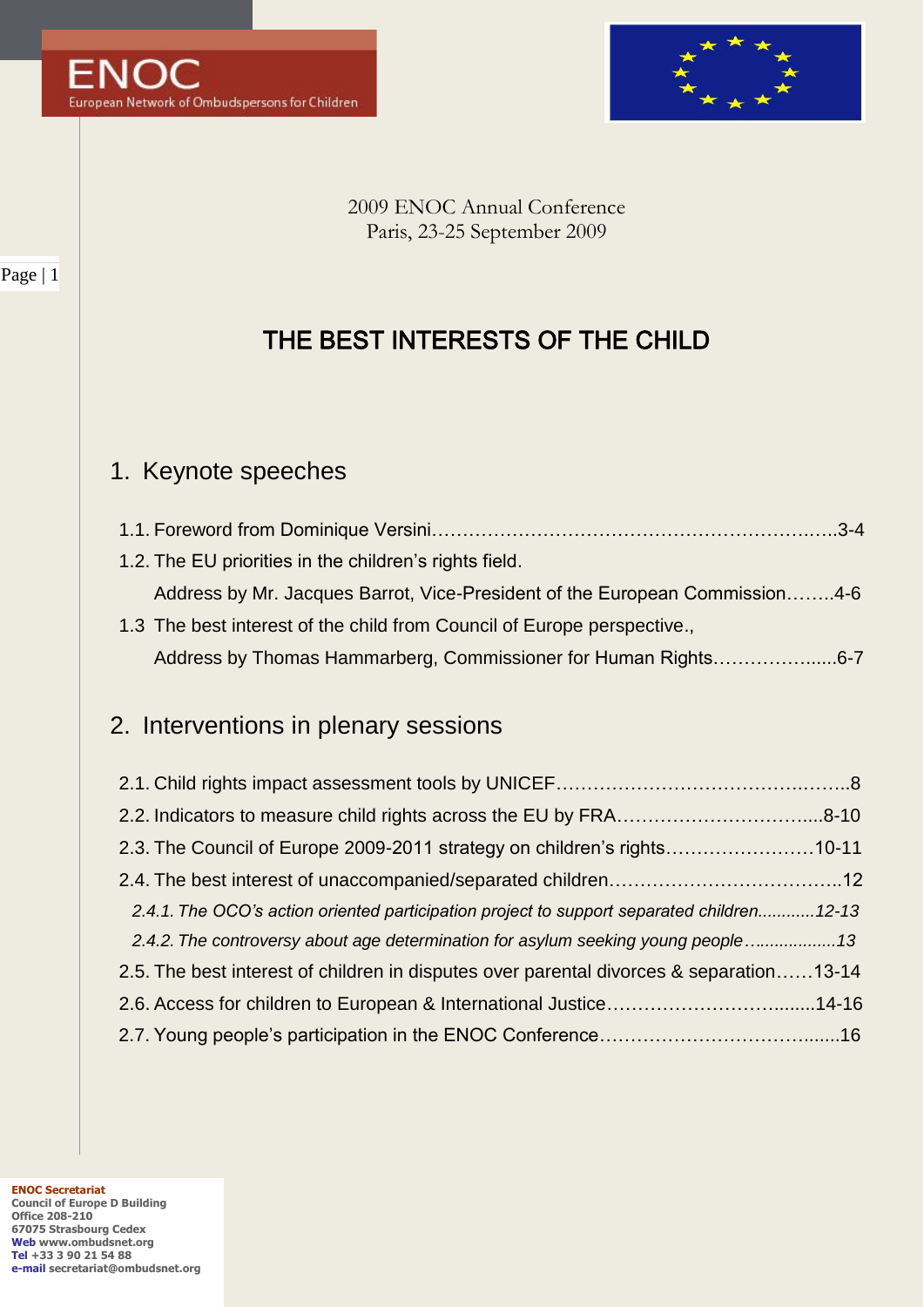

# 3.Workshop sessions

| 3.1. Right to be heard and participate in decision making process17 |  |
|---------------------------------------------------------------------|--|
|                                                                     |  |
|                                                                     |  |
|                                                                     |  |
|                                                                     |  |
|                                                                     |  |

## 4. ENOC Business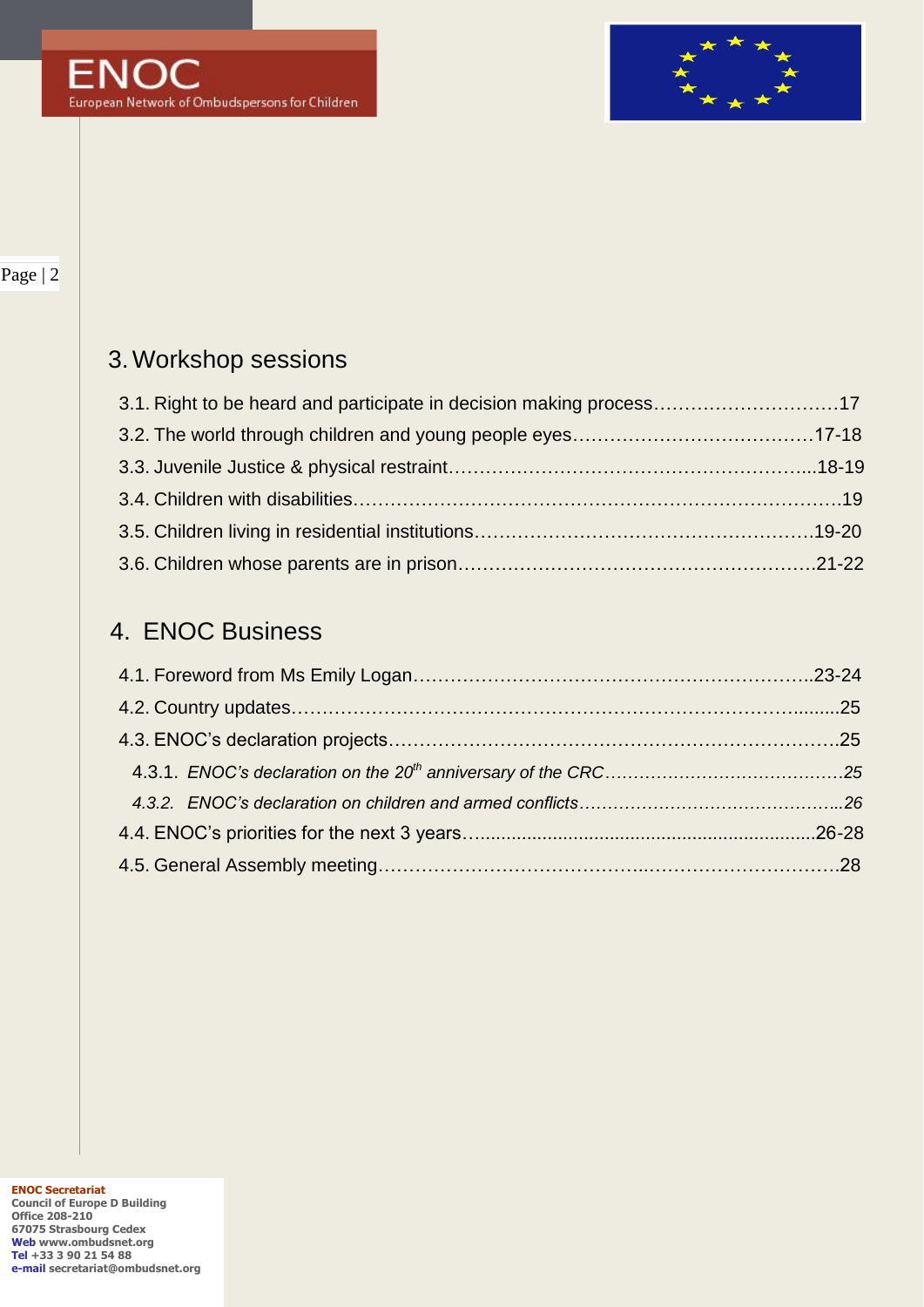



## **1. Keynote speeches**

#### **1.1. Foreword from Dominique Versini**



Ms Versini welcomed all participants, colleagues from 35 Ombudspersons for children offices across Europe but also international observers and experts. The particular importance of the 2009 Annual meeting and of the theme of the "Best interests of the child" has been underlined since the 20<sup>th</sup> anniversary of the International Convention on the Rights of the Child is being celebrated all around the world. The

theme of the "best interests of the child" is one of the most important and most challenging principles that the CRC<sup>1</sup> is promoting. Ombudspersons for Children are, without doubt, those whose interventions are always motivated by the best interests of the child while they are also the primary promoters of the principles and rights enshrined by the CRC. *"We, Ombudspersons for Children, all advocate for children's rights. Our mandate is to protect the best interests of the child in all circumstances".* "The mandate of an Ombudsperson for Children is to defend children"s rights *in all circumstances* and thus even if this goes against the government, the parliament or other public authorities' policies."

Ms Versini expressed the hope that the programme of the Conference which includes workshops on the best interests of the child in various fields and from different aspects i.e. the best interests of the child whose parent(s) is/are in prison, the best interests of children living in residential institutions or in foster families, the best interests of children with disabilities or of those who are confronted to the judiciary system, will explore various ways and opportunities on how Ombudspersons for children contribute to a better consideration of children"s best interests in every and each field concerning them. The mainstreaming of all relevant national legislation in order to better take into account and to protect and promote children"s best interests has been considered by Ms Versini as a primary objective.

While the Network members reached the number of 35 and will continue to grow up, the French Government has submitted to the Parliament a draft bill which might end up in the closing down of the Office of "la Défenseure des enfants" and a dilution of a part of its missions into a general ombudsman office. Ms Versini reinsured her network colleagues that she will be continuing advocating and lobbying for a *strong, visible, efficient and independent* children"s rights Ombudsperson in France.

 $\overline{a}$ 

<sup>&</sup>lt;sup>1</sup> CRC : Convention on the Rights of the Child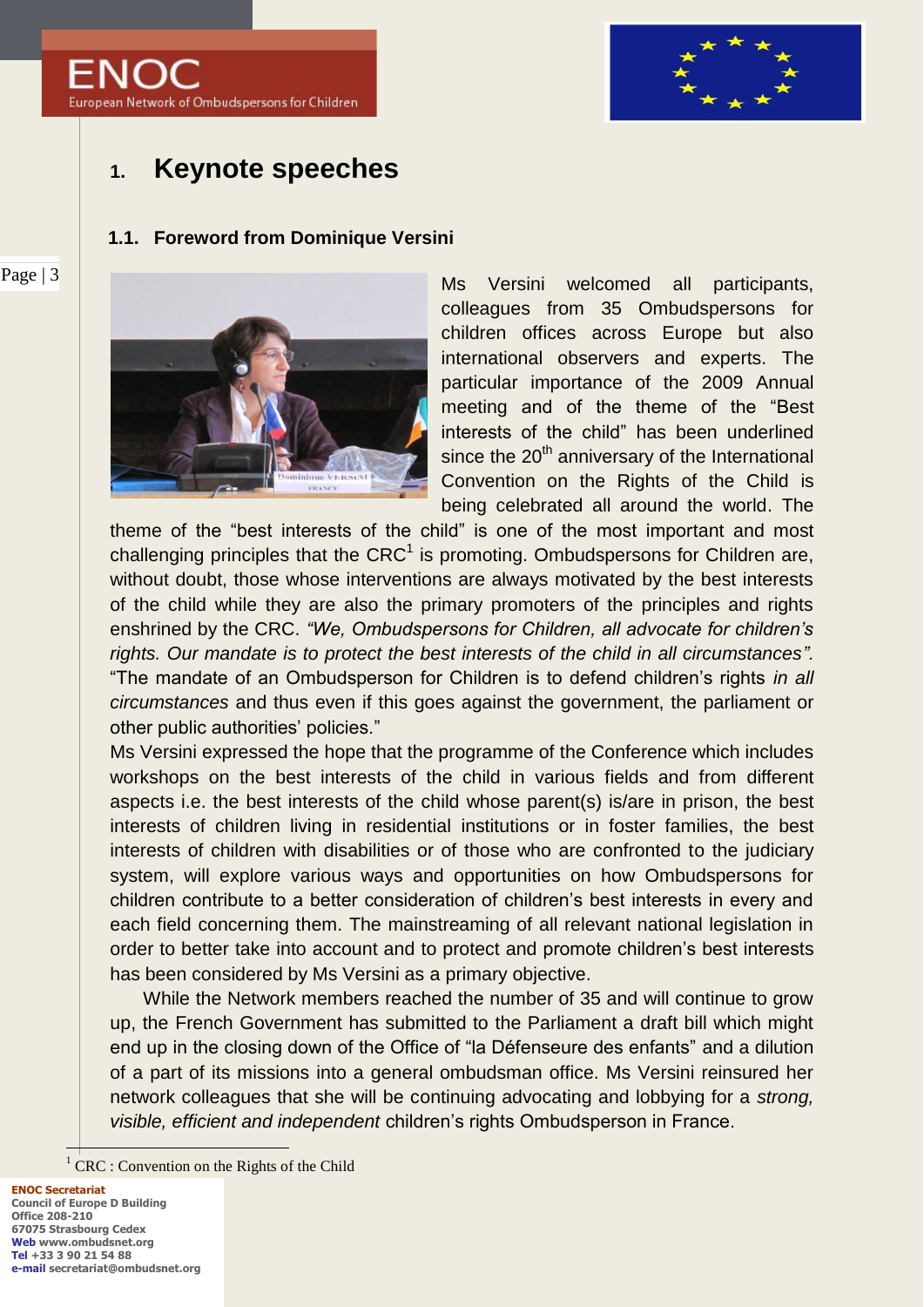

## **1.2 Address by Mr Jacques Barrot, Vice President of the European Commission, and Commissioner for Civil Liberties, Justice and Security**

#### Page | 4 Mr Barrot congratulated Ms Versini who took over the chairmanship of ENOC and Ms Emily Logan, the outgoing Chair, for the great work done over the year. Mr Barrot thanked all Ombudspersons for children for the hard work they are doing on a daily basis and encouraged the development of the network which is the main instrument in the exchange of good practices.

As to the current situation of the rights of the child in EU countries and the mainstreaming of children's best interests in all EU policies, and their implementation Ms Barrot stated that the situation is far from being satisfactory: many children's rights are still being violated, many children are still victims of trafficking, of sexual exploitation and there are also new risks linked to the use of new technologies. As from 2007, the European Commission started organizing "EU forums on Children"s rights" on different themes i.e. social exclusion, roma children, forced labour etc. to which many ENOC members have already been associated.

Concerning the sectorial activities already undertaken and essentially motivated by ensuring that the best interests of the child form part of the Commission policies in the field, Commissioner Barrot enumerated the 5 most important:

 $\triangleright$  The issue of violence: from 20% to 65% of children declared to have already been intimidated in schools of industrialized countries.

According to the WHO, 40 million children aged under 15 suffered of moral abandon and need health care and social protection.

In response to the statistics, the European Commission took the following measures:

- The setting up of an abduction warning system: the system is already functioning in 8 EU member states while 3 extra member States are developing a similar mechanism. The European Council recommended to all EU member states to develop such or similar mechanisms;
- In 2007, the Commission adopted a decision on a compulsory unique hotline number 106 000 to provide psychological support for children in distress. The hotline number already exists in 10 EU member states;
- The  $3^{rd}$  initiative to combat violence is the Daphne programme which provides support to actions taken by local authorities or NGOs. The budget of the programme is €16 million; 200 projects have already been funded through this programme

And last but not least the Spanish presidency of the EU will focus on the issue of domestic violence against women and children.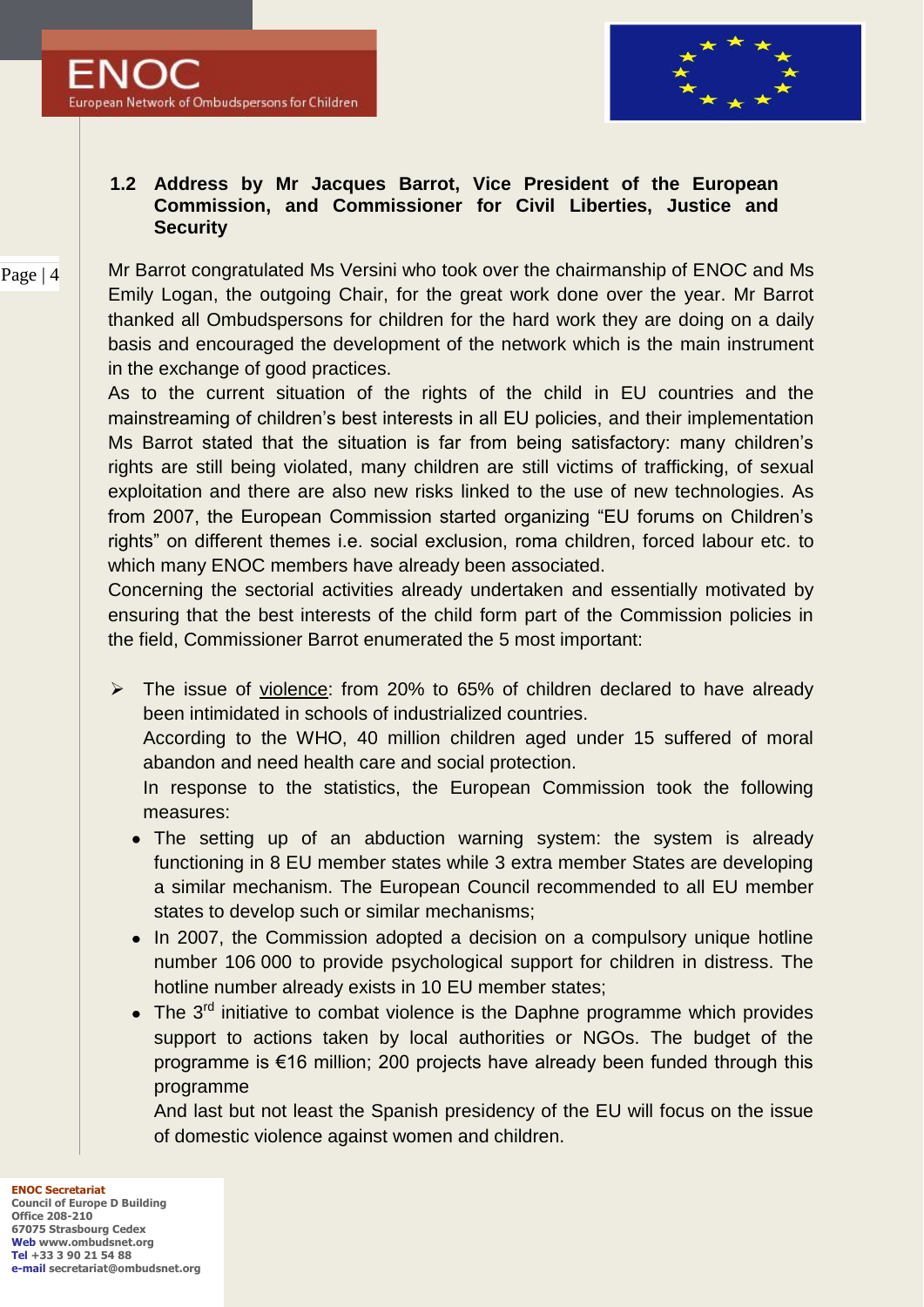

 $\triangleright$  The issue of Trafficking of children and child pornography: 150 million girls and 73 million boys under 18 have already experienced some acts of sexual violence. ILO estimated that 5, 5 million children are being forced to work, 1, 8 million are being forced to prostitute and 1, 2 million children are victims of trafficking.



The Commission has proposed the revision of the key decisions in order to criminalise the offenders, to defend the victims and to prevent the phenomenon.

- $\triangleright$  The issue of cyber security for children: a warning program has been set up in the framework of Europol and a platform has been developed while data is centralised by Europol; in addition to that, a "safer internet plus" program has been developed in cooperation with the Council of Europe;
- Civil justice and children: the 2003 Regulation "Brussels 2 bis" allows the determination of the competent jurisdiction in case of conflictual divorces; there is a set of community decisions ruling for a competent jurisdiction in cases of conflictual divorces, but also rules on the recognition of decisions in the field of parental responsibilities, or in cases of abduction of a child by one of the parents where States must guarantee the return of the child in the home country. In the field of family law and concerning the above regulations, the Commission pays special attention to the principle of the best interests of the child when adopting or revising Community regulations in the field.

In May 2008 a Directive on civil mediation has been adopted and should be applicable by 2011. The aim of the Directive is to give a better status to the family mediation in cases of transborder family disputes.

However, there is still a major problem as the family field is still being considered as a State competence and not a Community one.

**ENOC Secretariat Council of Europe D Building Office 208-210 67075 Strasbourg Cedex Web www.ombudsnet.org Tel +33 3 90 21 54 88 e-mail secretariat@ombudsnet.org**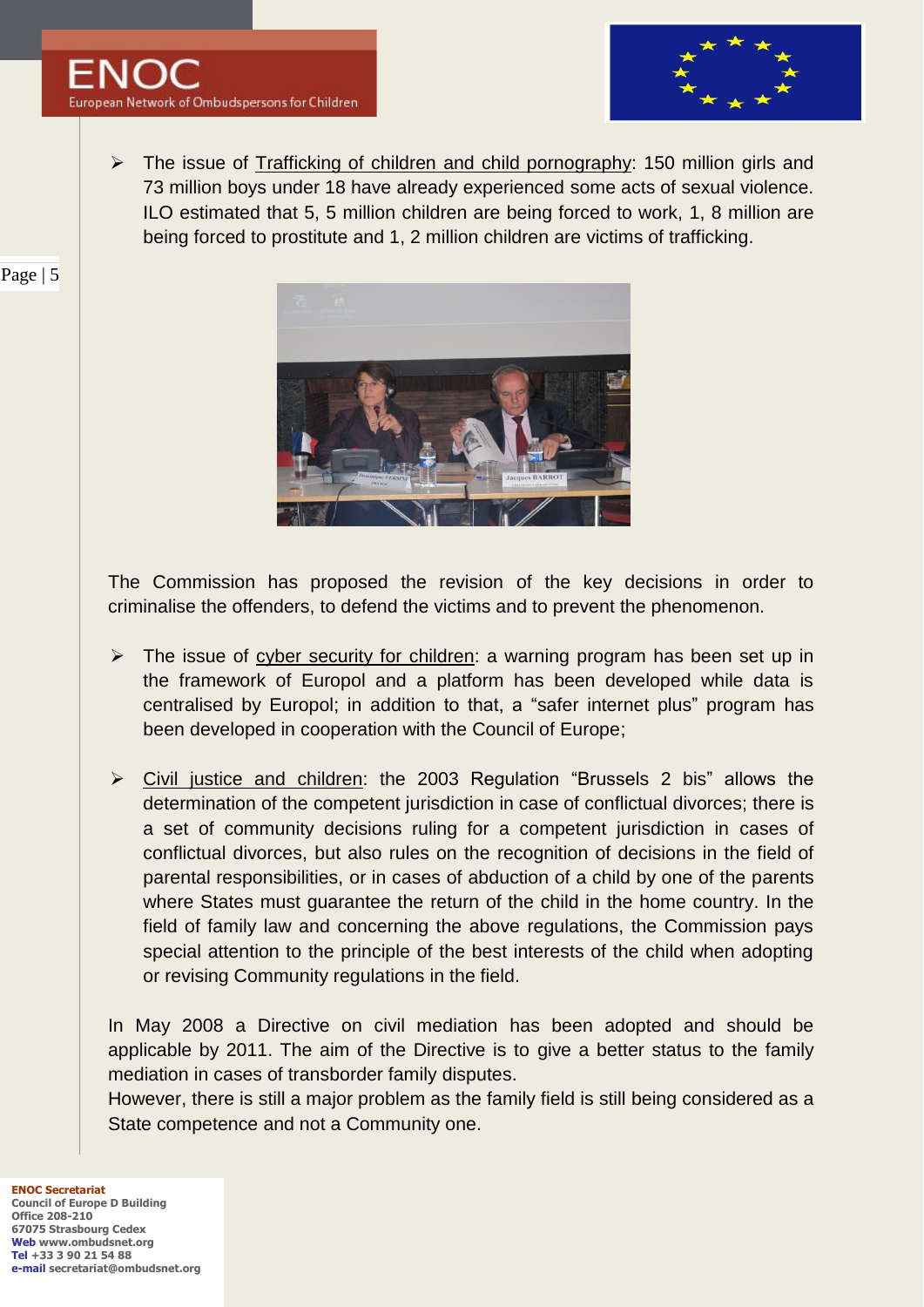

 $\triangleright$  The issue of migration and asylum: Commissioner Barrot informed ENOC that an Action Plan on unaccompanied minors is under preparation and will hopefully be presented to the Commission by the end of the year 2009. The objective is to collect best practices from member states, and then to have a reflexion on setting up specific centres adapted to children"s needs but also how to reinsert those children in their country of origin when this is possible.

Commissioner Barrot reminded that the Stockholm 2010-2014 program will be adopted by the Council of the EU by the end of the year. He reinsured ENOC that children"s rights and the protection and promotion of children"s best interests principle will remain on the agenda of the EU program and a special attention will be paid to the issues of combating violence against children, on protecting vulnerable categories of children (disabled, unaccompanied, Roma children) and on child poverty.

Mr Barrot wished that there is a very good and strong communication between the European Commission and ENOC on the subject matter. He pursued that "*no success will be possible if there is not in each state a willingness to protect Children's Rights through a specific institution.*" In the coming years, the EU will intensify its actions in the Children's rights area.

## **1.2. Address by the Council of Europe Commissioner for Human Rights, Mr Thomas Hammarberg**

Commissioner Hammarberg intervened through a video message. He welcomed the close collaboration established between his team and ENOC before pursuing that "*the work of Ombudspersons for children is crucial, important but very difficult to accomplish* as *Ombudspersons for children represent children's interests and concerns in all the fields of the public and private life".*

"The CRC has been a great success with the number of ratifications achieved, which makes it universal", he said. The main consequences of the CRC"s success according to the Commissioner are that: it is widely recognized that children are right holders; important issues concerning children's rights are now put on the political agenda; and last but not least is that in many countries specialized ombudspersons for children offices do exist.

However, he stated that important problems in the children's rights area remain unsolved. One of these problems concerns the interpretation of the Article 3 CRC principle of the "*best interests of the child*". According to him, the best interests of the child principle should be the one that guide the interpretation by the public and private sectors of all the other rights of the child.

In the interpretation of the best interest of the child, "*children's concerns, aspirations*  and rights should be given priority. This has to be applied in every field concerning *children*", he underlined.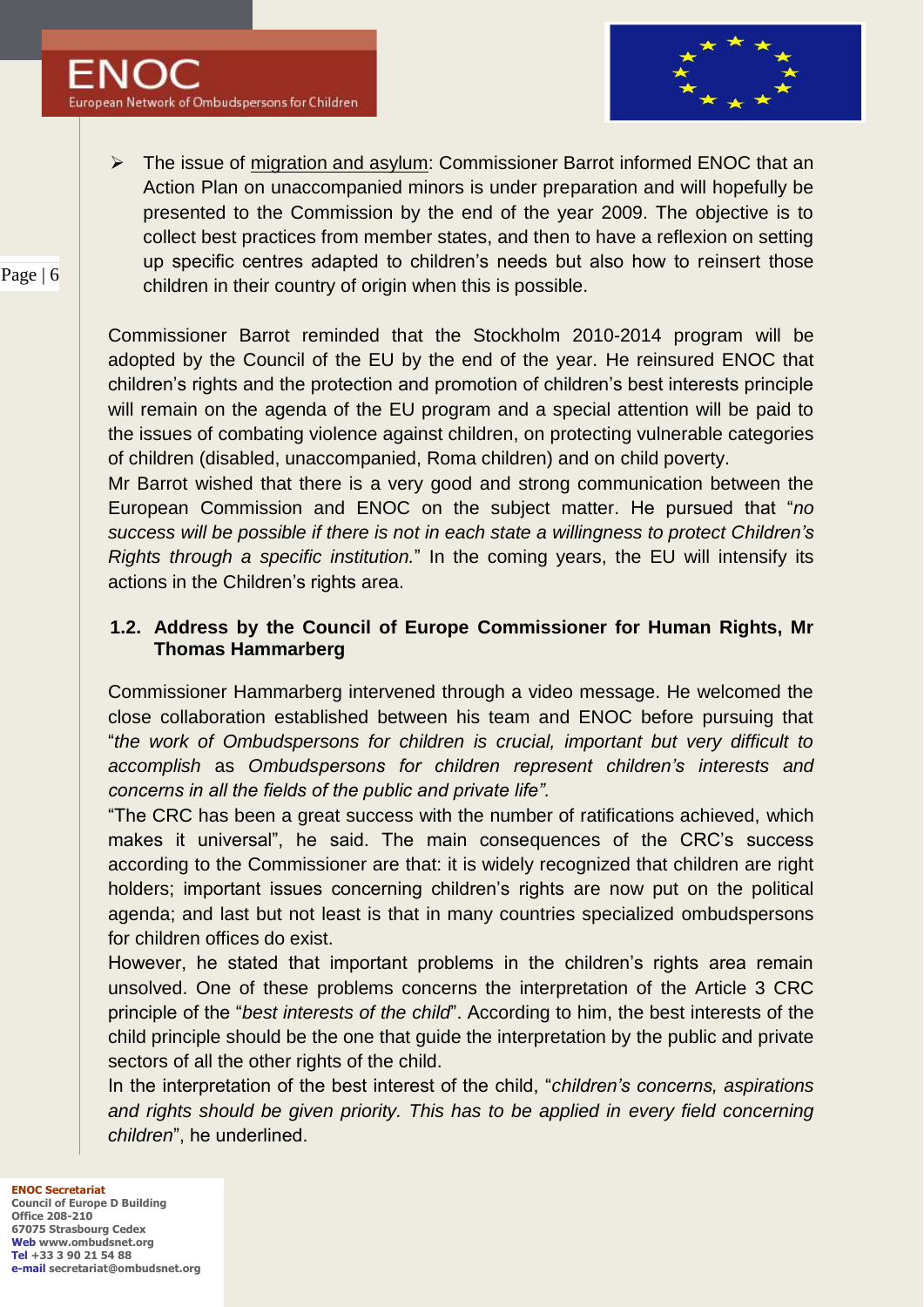

Mr Hammarberg invoked also another serious problem this concerning the best interests of children living in institutions. He stated that the process of deinstitutionalisation is not going far enough. "The best for a child, especially for a young child, is that the child grows up in a family life environment", he said. He mentioned the very bad living conditions in the institutions, the low status of the staff in the institutions which is not interested in supporting children. What, according to him, requires more reflexion and review is the procedure to decide how to support and how to care for offended, disabled, and the so called socially offended children. In this context, he mentioned the current activities undertaken by the Council of Europe in the field of juvenile justice and especially the set up of guidelines on child friendly justice where the contribution from Ombudspersons for children might be essential.

Commissioner Hammarberg expressed concerns as to the intention of some governments in Europe to close down or to reduce the functions of ombudspersons for children offices. He then stated that "if there are changes in the structure of such independent institutions, public authorities have the obligation to prove that the change will be *in the interests of children* and must prove the efficiency in the support work for children. Otherwise, such proposals should be rejected."



**ENOC Secretariat Council of Europe D Building Office 208-210 67075 Strasbourg Cedex Web www.ombudsnet.org Tel +33 3 90 21 54 88 e-mail secretariat@ombudsnet.org**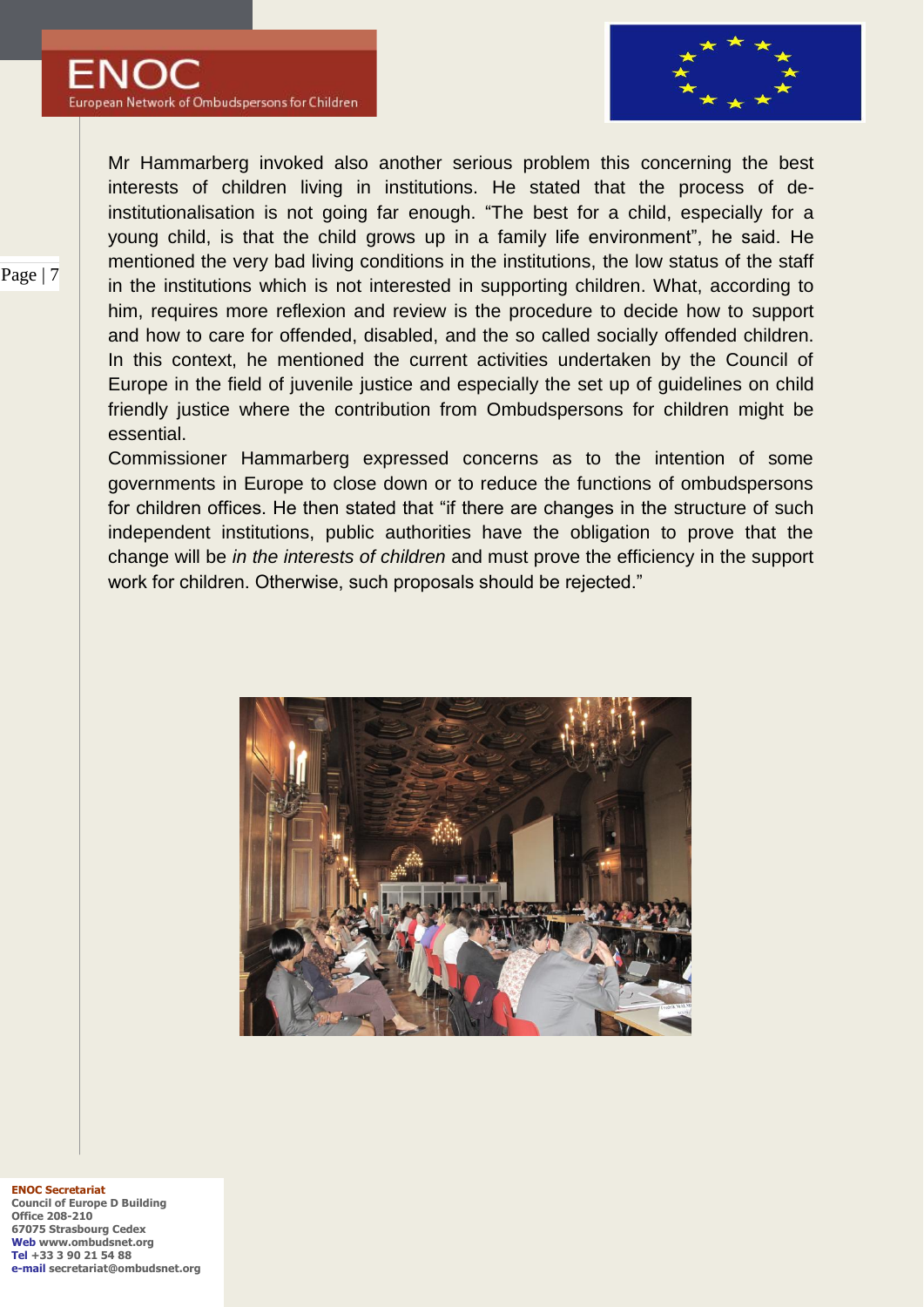

# **2. Interventions in plenary sessions**

## **2.1. Child rights impact assessment & child rights toolkit by UNICEF**

Ms Margaret Wachenfeld, from UNICEF Brussels" office, presented an ongoing project undertaken by UNICEF with the support of the European Union. The purpose of the project is to develop high-quality tools and training package around a whole series of child rights issues with the aim to improve the capacity of targeted stakeholders and key actors to identify and address child right issues in their work and to better integrate children's rights and children"s best interests into a whole range of relevant political, legal, budgetary and programmatic actions and structures. The toolkit aimed to provide all stakeholders (Governments, donors, civil society, ombuds and international organizations) with a series of tools. There are 9 tools on, among others, child rights impact assessment, child rights in political dialogue, child friendly budgeting, child participation etc.

The key outputs expected are a toolkit, 10 Global trainings and a learning package, a website and a global conference in Brussels.

While UNICEF is already working on the child rights impact assessment tool with the Scotland Commissioner for Children and young people and with the Swedish Ombudsman for Children office, Ms Wachenfeld encouraged ENOC member institutions to participate in the project by providing examples and expertise from the field and by sharing case studies. She also invited ENOC member institutions to use the tools (once finalized) and to promote them with the partners.

**2.2. Developing Indicators for the protection, respect and promotion of the Rights of the Child in the European Union: the work of the European Union Agency for Fundamental Rights (FRA)**

Ms Anastasia Crickley, Chairperson of the management board of the EU Fundamental rights agency, presented the current activities undertaken by FRA in the children's rights area.



"*1/5 of the EU population is children and the protection and promotion of their rights are a priority for the EU and its institutions*", said Ms Crickley. Aside from the UN CRC and the ECHR to which EU member states are bound, the EU Charter of Fundamental rights also recognizes the rights of the child in its article 24 and pays special attention in its paragraph 2 to the principle of the best interests of the child which should be a primary consideration for public and private institutions in actions

**ENOC Secretariat Council of Europe D Building Office 208-210 67075 Strasbourg Cedex Web www.ombudsnet.org Tel +33 3 90 21 54 88 e-mail secretariat@ombudsnet.org**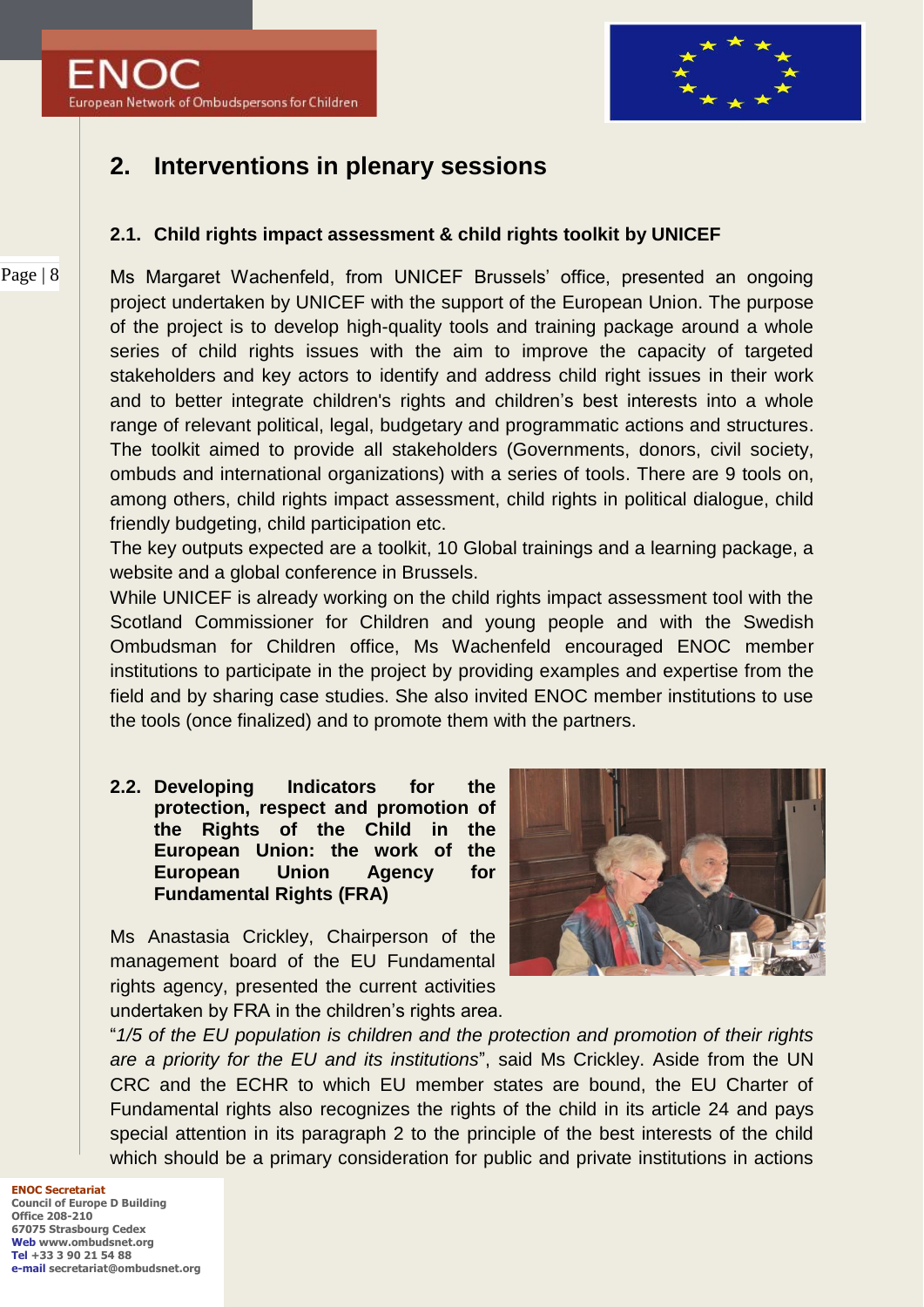

relating to children. However, despite these various binding instruments, the situation of children remains worrying. According to Eurostat, quoted by Ms Crickley, 19% of children (in EU area) aged 0-16 are at risk of poverty; many suffer violence within the family, in the community, in residential care and in other settings; many continue to be placed in institutions despite the potentially damaging effects, particularly on young children; children are still being trafficked and smuggled into and across EU Member States to be exploited despite the international efforts to stop this horrific form of abuse; separated children seeking asylum are often placed in detention, lacking access to appropriate housing, education, and health care; disabled children and those from minority ethnic backgrounds continue to suffer discrimination, often on multiple grounds, and experience problems in accessing vital services such as education and health care.

In response to the alarming situation and following a specific request made by the European Commission, the FRA presented on 25 March 2009 a set of indicators that constitute an initial toolkit to evaluate the impact of EU law and policy on children's status and experience across various fields.

The areas covered by the indicators were selected on the basis of four key criteria:

- $\triangleright$  The area is included in the child rights framework, as developed under the 1989 UN Convention on the Rights of the Child, ratified by all EU Member States;
- $\triangleright$  The area falls within EU competence;
- $\triangleright$  The area affects a significant proportion of the child population in the EU or raises concerns that require an **urgent response**;
- $\triangleright$  That there is a clear policy interest at EU level.

The indicators aimed at assessing the impact, highlighting the achievements, and revealing the gaps in EU provisions for children enabling EU institutions to develop the appropriate legal and policy response to enhance the protection and promotion of children"s rights at EU level. In this context, two urgent issues based on the work on the indicators have already been tackled by the FRA:

### Child trafficking

In April 2008 the FRA launched its first research project based on the work on indicators focusing on child trafficking, a serious problem for the EU and beyond it. The main conclusions drawn from the report, as presented by Ms Crickley:

- $\triangleright$  The current EU legislation on the subject matter should be updated and supplemented
- Primary consideration for EU child trafficking legislation should be **the best interests of the child victims**
- $\triangleright$  Child trafficking lacks a uniform definition in EU member states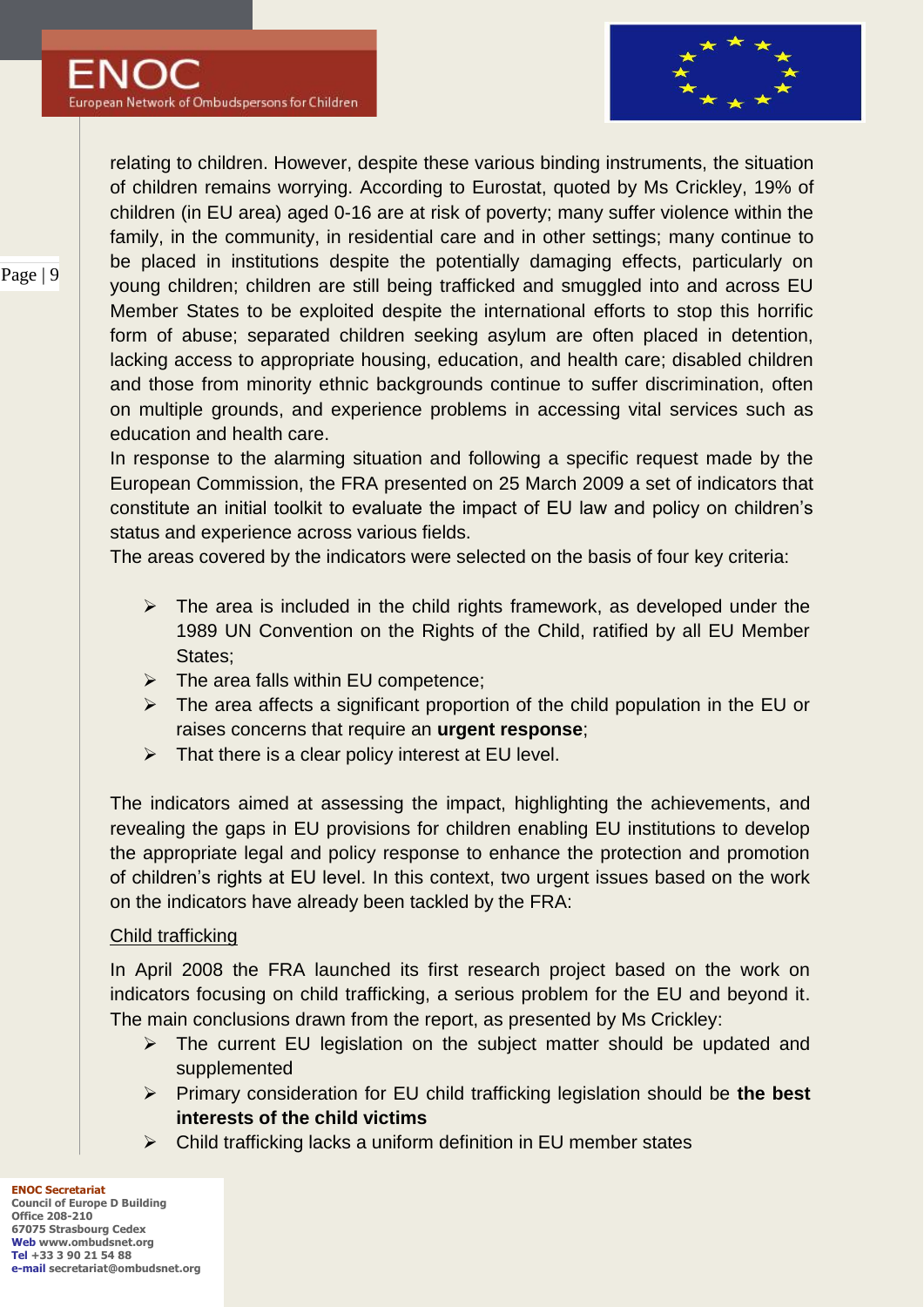

 $\triangleright$  Socio-economic rights of children trafficking victims need to be guaranteed by EU legislation

#### Separated children seeking asylum in the EU

In December 2008 the FRA launched its second research project drawing from the work on indicators that examine the views and experiences of separated asylum seeking children accommodated in different care settings in 12 EU Member States. The aim of this project, which is ongoing and expected to be published in early 2010, is to provide EU and national policy makers, agencies and services with a valuable insight into separated asylum seeking children's views and perspectives that will assist them in improving the quality of living conditions, as well as the relevant legal procedures. The research investigates the views, experiences and perspectives of these children, and, in addition, those of officials and staff involved with these children. The research takes up the Inter-Agency definition of separated children as "those separated from both parents, or from their previous legal or customary primary care-giver, but not necessarily from other relatives. These may, therefore, include children accompanied by other adult family members". It covers children seeking asylum, as well as those staying irregularly in the host country. This research aims to identify also how asylum seeking children"s best interests could better be protected and taken into account by the hosting EU countries.

#### **2.3. The Council of Europe Strategy 2009-2011**

Ms Elda Moreno, Manager of the Council of Europe Programme "Building a Europe for and with children" presented the Council of Europe activities in the children's rights area.

After having summarized the achievements already reached for the period 2006-2008 in the children"s



rights field, Ms Moreno talked about what is planned ahead for 2008-2011 reminding that ENOC members have participated in September 2008 at the Stockholm Conference launching the Stockholm Strategy.

She pursued by stating that the program continues to constitute a support for the implementation of international standards in the subject matter and aimed to introduce a child rights perspective in all Council of Europe policies (mainstreaming). For this purpose, 5 strategic objectives have been fixed:

**ENOC Secretariat Council of Europe D Building Office 208-210 67075 Strasbourg Cedex Web www.ombudsnet.org Tel +33 3 90 21 54 88 e-mail secretariat@ombudsnet.org**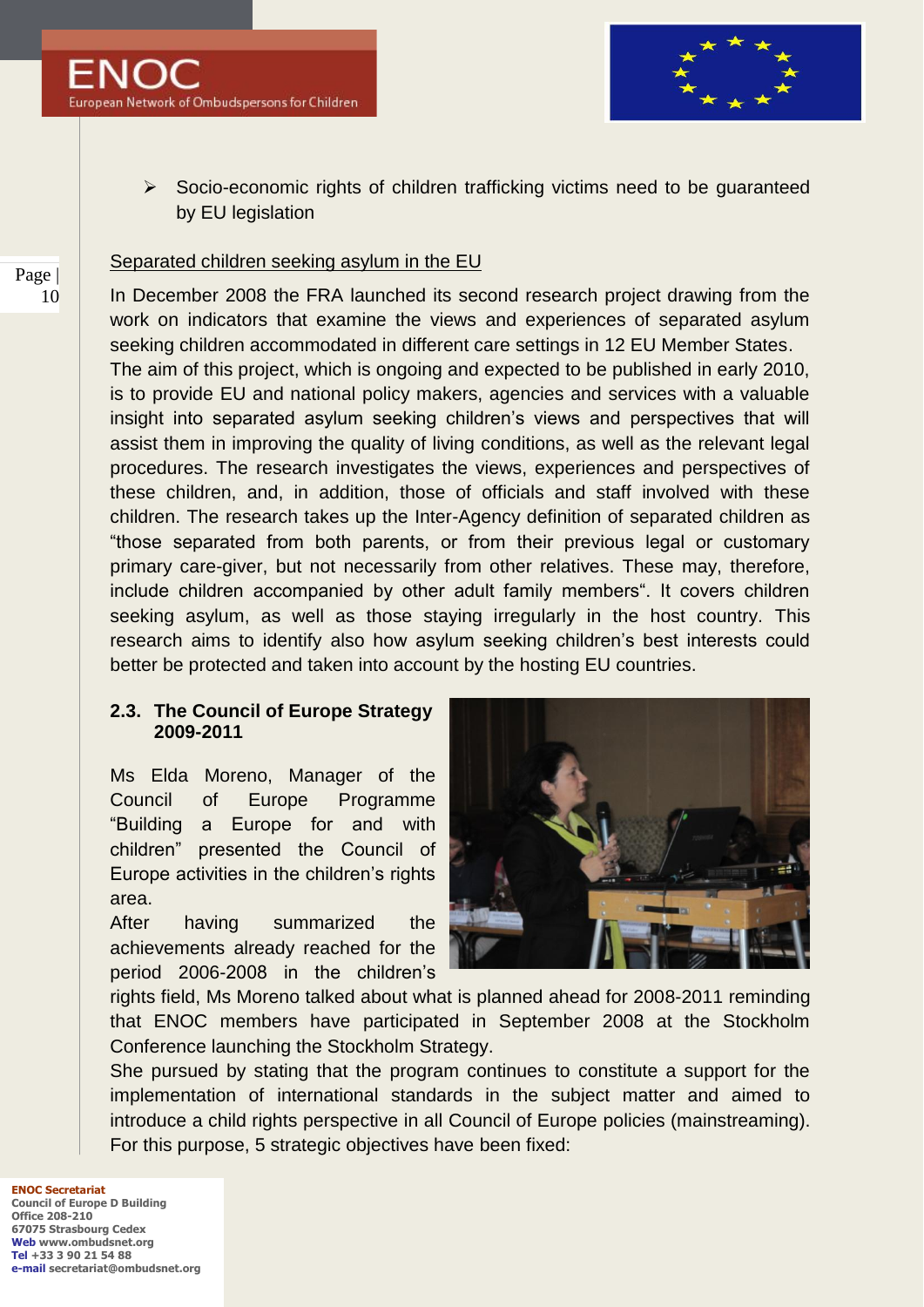

- $\triangleright$  Further mainstreaming and coordination in the democracy, media, family and social policies, and health; two new projects on child friendly social services and on children and health are under way;
- $\triangleright$  Promoting children's access to justice and child friendly justice; the Guidelines under preparation by the Group of Specialists to which ENOC has been associated are expected to be adopted in 2010;
- $\triangleright$  Elimination of all forms of violence against children: the Guidelines for the protection of children from violence are to be adopted by the Committee of Ministers in November 2009; the launching of a campaign against sexual violence and abuse is planned;
- > Promotion of children's participation: an ad-hoc working group on child participation to which ENOC has also been associated, was established and will hold its first meeting in Helsinki in December 2009;
- $\triangleright$  Focus on vulnerable children i.e. those without parental care, with disabilities, those in risk or at risk of social exclusion. Promotion of the best interests" principle concerning vulnerable groups of children.

Concerning the working methods, Ms Moreno reminded that a large permanent platform including all the partners to the programme, ENOC included has been established since June 2009.

Ms Moreno quoted 3 main axes in which ENOC"s support is sought:

- $\triangleright$  Standard setting activities in order to make sure that children's voice and best interests are dully taken into account but also in supporting the ratification and implementation of conventions, recommendations etc.;
- $\triangleright$  In the monitoring process by helping to identify problems and by suggesting solutions;
- $\triangleright$  In awareness raising activities by providing advice and by disseminating materials, information and participating in campaigns;

Ms Moreno thanked all ENOC members for their support and expressed hope that the cooperation between the Council of Europe and ENOC will be further strengthened.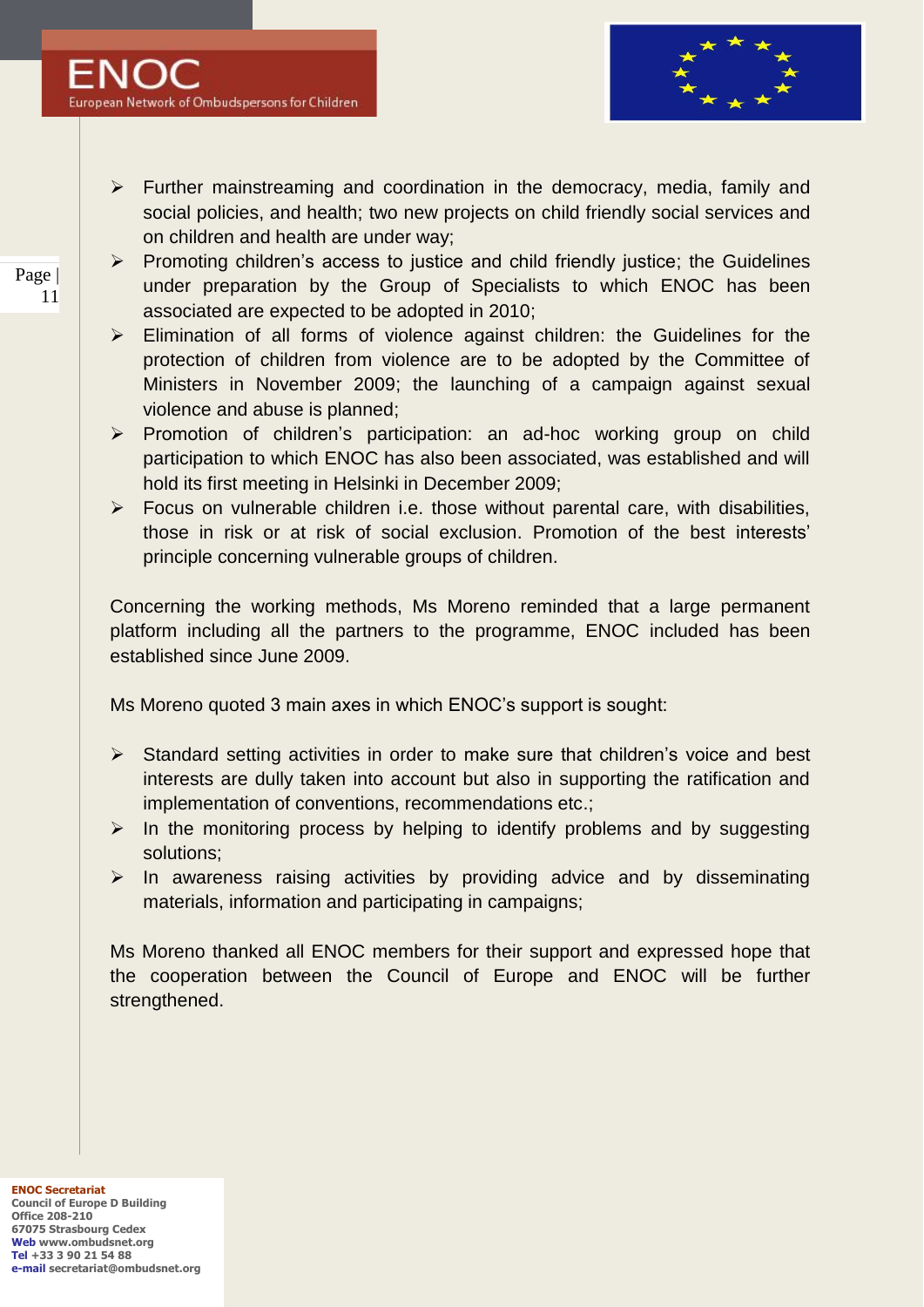

## **2.4. The best interest of unaccompanied/separated children**

## **2.4.1. The OCO<sup>2</sup> 's action oriented participation project to support separated children**

Ms Emily Logan, Ombudsman for Children of Ireland and Ms Leylah Mohammed, Project Liaison Officer, presented the OCO"s project on separated children. Ms Logan started by explaining that in Ireland the term used is "separated" and not unaccompanied as not all children are unaccompanied and not all of them are seeking asylum. Mr Logan announced that the Constitution of Ireland is going to be revised so that the position of children"s rights and the respect and promotion of the best interests of all children living in Ireland are strengthened. Ms Logan stated that the project aimed to first identify the real situation of separated children before taking action to ensure that their best interests are protected as least as much as those of Irish children.

She pursued that there are approximately 180 separated children in Ireland, who are accommodated in hostels thus receiving a far lower standard of care that Irish children living in institutions. These hostels are not registered in a normal way and not inspected. Ms Logan reported that according to media reports approximately 400 separated children have



gone missing since 2002. "*Separated children are children who are invisible in the Irish society and who are not on the political agenda*", she said*.*

Ms Mohammed went through the essential of the project. The aim of the project was to facilitate the identification of key issues by separated children while the objectives were to undertake a project work of interest to those children and to develop recommendations for relevant authorities. 35 separated children (in an advisory capacity), 3 project team workers (members of the YAP) and OCO staff have been involved in the project. The project team visited all the hostels and all SC<sup>3</sup> received an individual invitation to participate at an "Open Day" activities organized by OCO. 48 SC came to the open day. Special software has been developed through which SC could type a message, record their voices or make a video. Young people were invited to choose how they wanted to share their experiences. Some of them chose to work with a professional writer; some others chose to write their own stories or to record their own experiences. At the end, 13 stories have been recorded. The outcomes of the project consist in a story book, a creative art, a book and a project report the follow-up of which will be ensured by the OCO.

<sup>2</sup> Ombudsman for Children's Office

<sup>3</sup> Separated children

 $\overline{a}$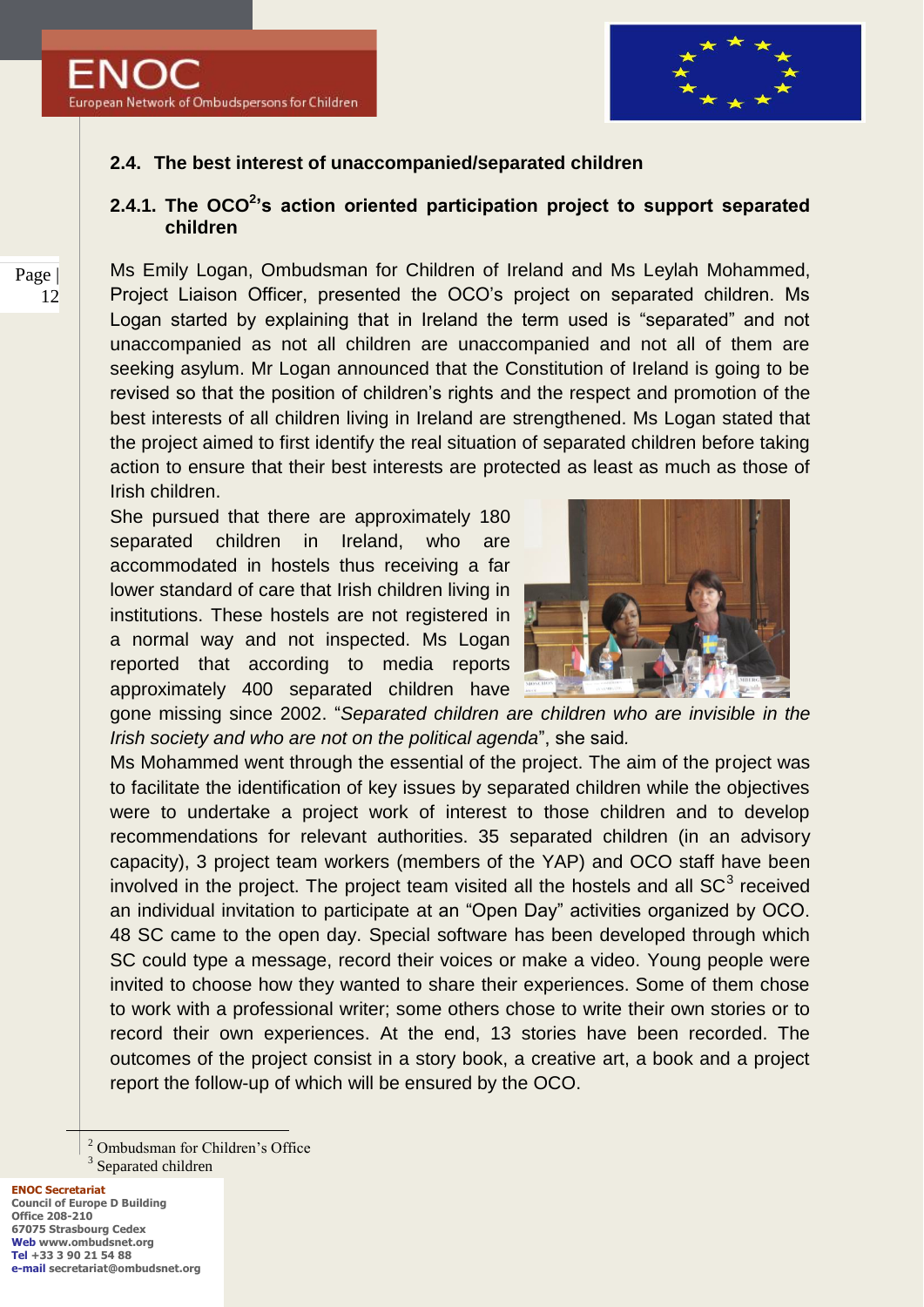

#### **2.4.2. The controversy about age determination for asylum-seeking young people**

Sir Al Aynsley Green, Children"s Commissioner for England, presented the concerns raised by the institution of the Commissioner over age assessment of children seeking asylum and the objections raised against the methods used since asylum seeking children's best interests are very often disrespected. He first started by explaining the importance, the implications and the risks of such an assessment. The first and direct implication for a child is to be treated as an adult while a child and therefore be prevented from all benefits related to its child status. Sir Aynsley Green reported that the authorities require a "*scientific*" method of age assessment while a radiological assessment can never tell precise chronological age and thus for various reasons. Sir Aynsley Green declared that a radiological assessment can only give an assessment of "*maturity*". He pursued by stating that what is needed are normative standards for comparison from population from which the child comes. One of the main objections to the radiology is also its unethical character as it inflicts radiation without therapeutic benefit but only for administrative purpose and demands informed consent which is very often lacking.

Therefore, Sir Aynsley Green recommended a *holistic approach* of age assessment. For age disputed cases, he suggested specialist assessment centers led by highly trained social workers experts in the countries of origin to interpret the narrative of the person"s life, supported by pediatric, psychological and educational input to define the needs of the person.

## **2.5. The best interest of children in disputes over parental divorces & separation**

Ms Mila Jelavic, Ombudsman for Children for Croatia and this year"s CRONSEE (south eastern European network of ombudspersons for children) Coordinator hosted the 2009 ENOC/CRONSEE Annual Conference dedicated to the issue of children facing conflictual parental divorces or separations. Ms Jelavic presented the main lessons and conclusions drawn from the Dubrovnik Conference organized together with ENOC in May 2009.

- $\triangleright$  It was confirmed that, in highly disputed divorces, children are frequently the victims of parental conflict and inability or unwillingness on the part of parents to resolve their relationship, so it is the duty of the state, primarily centres for social welfare, the courts and other public services and professionals, to ensure **that the child's best interests** are respected and dully taken into account;
- $\triangleright$  The importance of providing professional assistance for children and parents, especially in developing parental skills, was emphasised. Parents going through a divorce should obviously be instructed on how to recognise their children's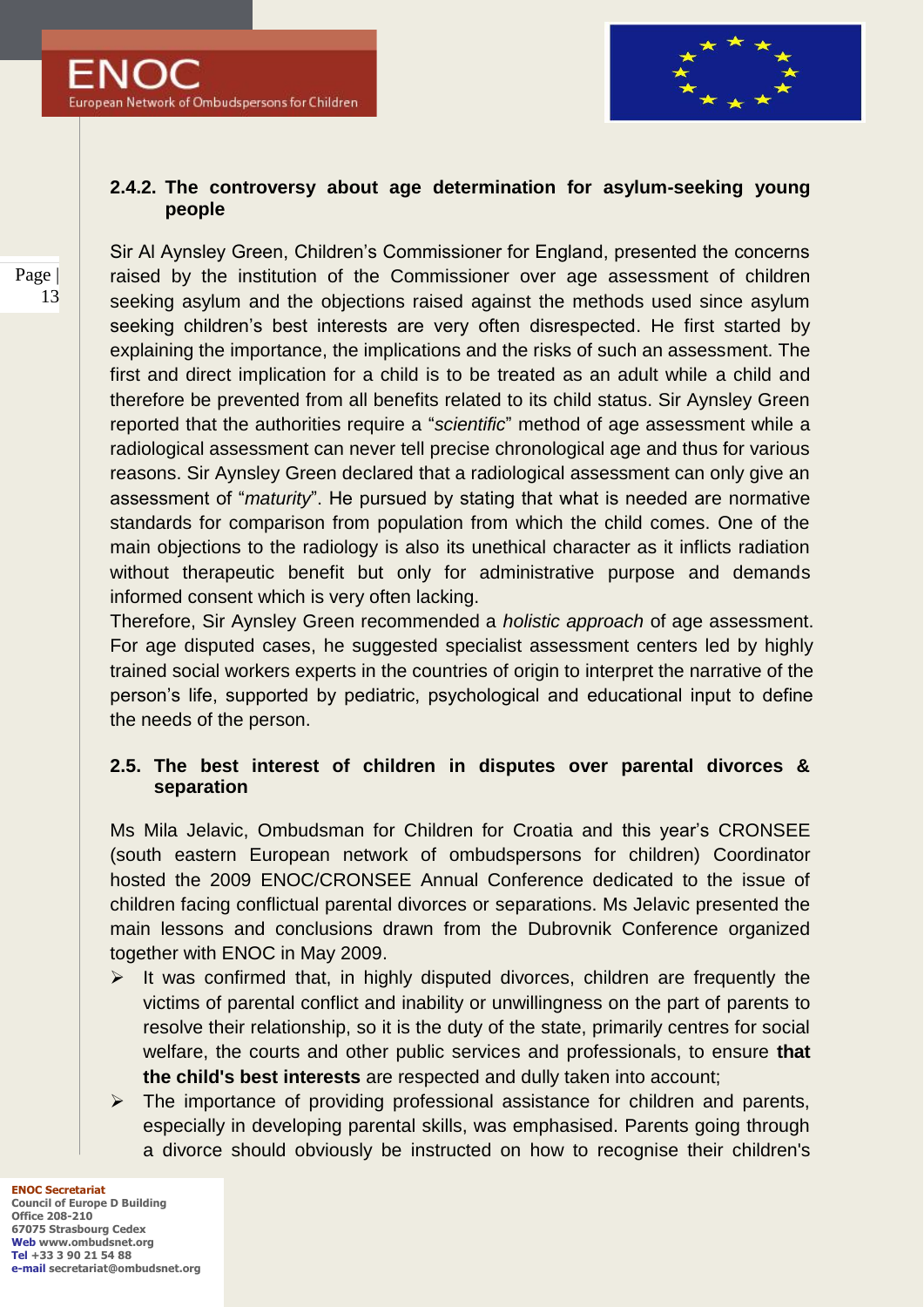

feelings and talk to them, without projecting their own negative emotions arising from anger with their former partner.

- $\triangleright$  Special attention was devoted to the practice of using mediation between parents in the process of divorce in some European countries (ex: in France). It was noticed that, in some countries, uncertainty exists as to whether the child should be included in the process of mediation and at what age the courts in individual European countries are obliged to listen to the child's opinion on issues relating to his or her future life after parental divorce.
- $\triangleright$  Other important questions are how to ensure the child's authentic opinion is heard, free from parental pressure, and how the courts can adjust their procedures so that the child be able to express his or her opinion freely.



Ms Jelavic reported that what emerged from the presentations was that the difficulties related to the exercise of the rights of children witnessing disputed divorces are similar in all countries in the region. These difficulties are mainly due to the inadequate, inconsistent application of laws, non-functioning institutions, and to a certain extent, inappropriate legal arrangements. All participating countries stressed the need to find more effective mechanisms to ensure that children can express their opinions about this matter without pressure or fear. In this connection, it was suggested that children should have their own counsel or a special guardian, who could, but would not have to be, an attorney-at-law.

### **2.6.Access for children to European and international justice**

The issue of access for children to justice in general and to European and International mechanisms in particular is an issue that has been on the top of the ENOC agenda for longtime now. After having undertaken an ENOC survey on the status of implementation of the CRC<sup>4</sup> in the different member countries but also on the capacity (legal) of member institutions in relation to legal action **to safeguard children's rights and to protect their best interests**, a working group has been set up to deal with the subject matter.

The Chair of the Working Group, Ms Leda Koursoumba<sup>5</sup>, intervened and presented the principal concerns which encouraged ENOC to tackle the issue. Ms Koursoumba

<sup>4</sup> UN Convention on the Rights of the Child

<sup>5</sup> Children's Commissioner in Cyprus

 $\overline{a}$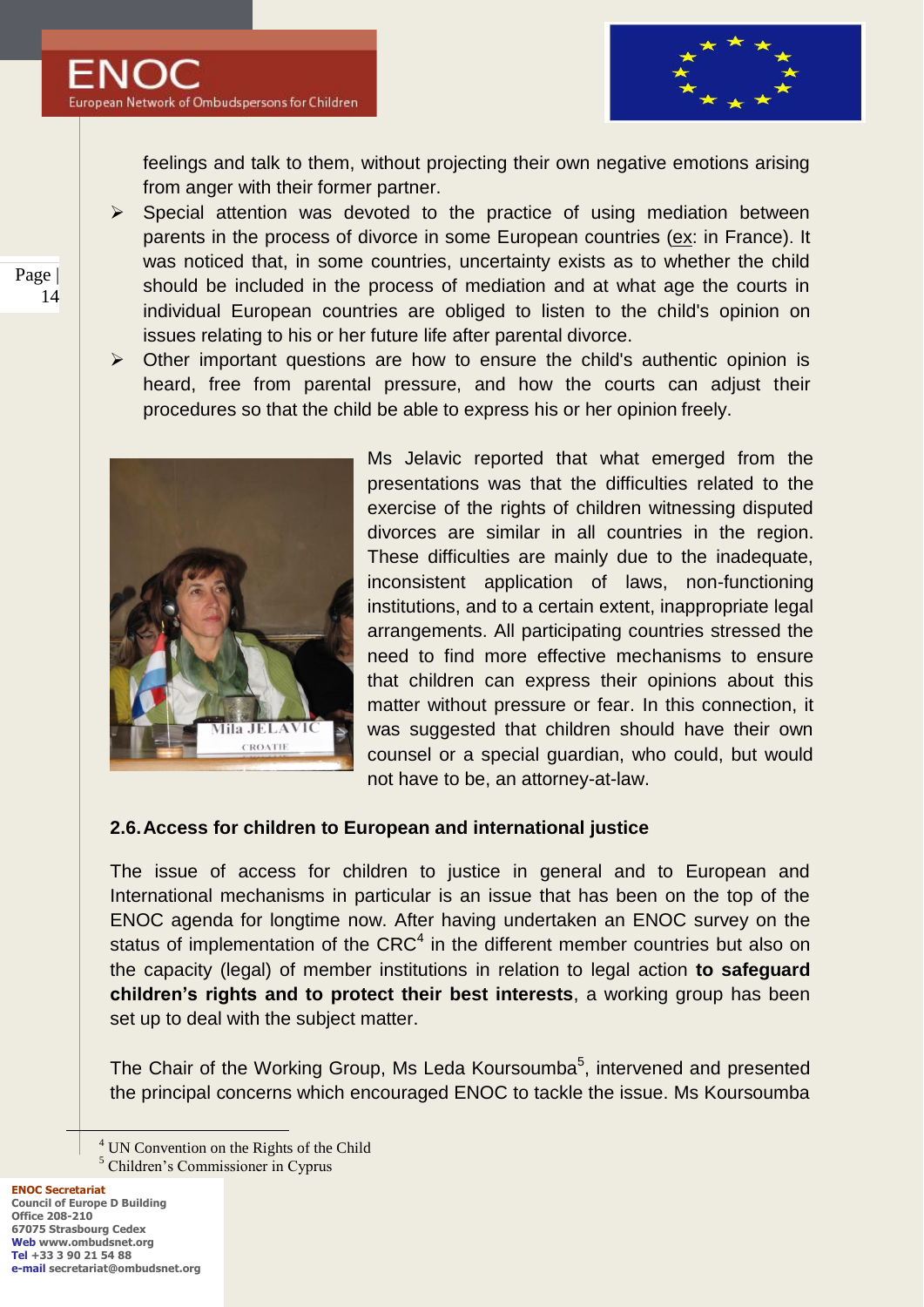

stated that there is a real gap between obligations and commitments of the respective Governments vis-à-vis the CRC and the reality of the denial of the rights of the child. Ms Koursoumba reminded the Committee of the Rights of the Child"s General Comment n°5 according to which "*for rights to have meaning, effective remedies must be available to redress violations*" 6 . She then pursued that what is needed is a child sensitive information, advice and advocacy. The real lack of effective remedies to breaches of children"s rights has conducted ENOC to first undertake a survey i.e. to collect the necessary background information and then to establish a working group to deal with the issue. Ms Koursoumba shared the principal results of the ENOC survey according to which only a few institutions out of 35 members could access courts (national) on behalf of a child; member institutions" competences are unfortunately reduced to provide advice and support to children; no ENOC member institution has used or even tried to use an European or international human rights mechanism to pursue children's rights; the majority of the respondents said that their powers didn"t enable them to do so; only a minority of member institutions reported that the CRC is used in Courts.

Ms Koursoumba stated that before ensuring that children have access to international or regional mechanisms, they need first to have "effective" access to national courts. If children are going to pursue their rights internationally it means that national mechanisms are lacking or have failed.

Mr Peter Newell, external expert to ENOC, briefly sum up the existing international and European human rights mechanisms. He mentioned that the most important mechanism to redress human rights violations remains the European Court of Human Rights, the judgments of which have a binding effect on concerned member states. He underlined that the  $ECHR<sup>7</sup>$  has a flexible position as to the exhaustion of domestic remedies when the issue concerns a possible breach of children"s rights and that very often the Court refers in its judgment to the CRC and to the Committee on the Rights of the Child when interpreting children"s rights.

In addition to that, Mr Newell informed the Network that CRIN<sup>8</sup> is collecting data on the use of the CRC by national, International and European courts. He also updated ENOC members of the state of advancement of the work in relation to the setting up of a communication procedure to the UN Committee on the rights of the child. He reminded that the CRC is the only human rights mechanism without an established communication procedure. In June 2009, the UN Human Rights Council decided to establish an open-ended working group which will work on the settings for an optional protocol on a communication procedure, the first meeting of which will be

**ENOC Secretariat Council of Europe D Building Office 208-210 67075 Strasbourg Cedex Web www.ombudsnet.org Tel +33 3 90 21 54 88 e-mail secretariat@ombudsnet.org**

 $\overline{a}$ 

<sup>&</sup>lt;sup>6</sup> CRC/GC/2003/5 on General measures of implementation for the Convention on the Rights of the Child, see par. 24

<sup>7</sup> European Court of Human Rights

<sup>8</sup> Child Rights Information Network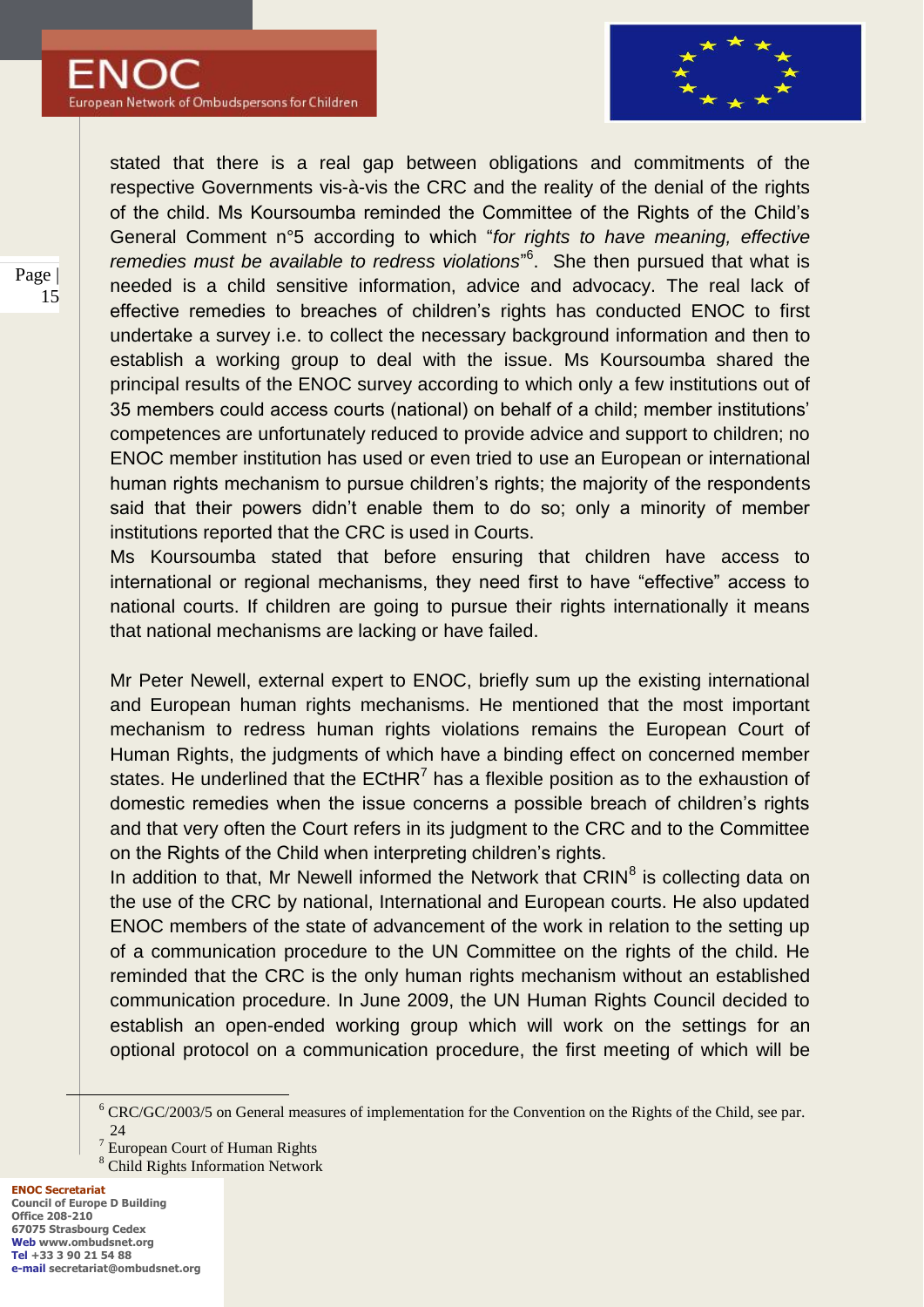



held in December 2009. Mr Newell underlined that the ENOC presence at the meeting of the above group is more than ever crucial.

#### **2.7. Young people's participation in the ENOC Conference**

One of the six workshops has been led by 3 young people, members of the Youth Advisory Panel (YAP) of the Northern Ireland Commissioner for Children and Young people (NICCY). The workshop was entitled "*If children ruled the world*" and expressed adults, children's and young people's experience of rights or which world through children and young people"s eyes. On the same occasion, they met with young people, members of the Consultative Committee of the Ombudsperson for Children in France. The latest expressed their deep concerns concerning a recent law proposal in France to close down the independent institution of la Défenseure des Enfants. Therefore, members of the NICCY"s YAP decided to prepare an official letter of support to the institution of the French Children"s Defender which they officially transmitted to their counterparts from the Youth Consultative Committee.

Four representatives of the Consultative Committee of the Children"s Defender of France presented their expectations as to the construction of a Europe that better takes into consideration the rights but also that is keen of children"s best interests. The young representatives participated in an interactive dialogue with Ombudspersons for children of different countries. They also launched the idea of the establishment of a network bringing together all young consultative bodies set up by Ombudspersons for children offices across Europe. It was proposed that representatives of the youth network meet every year at the same time that the General Assembly meeting of ENOC.



**ENOC Secretariat Council of Europe D Building Office 208-210 67075 Strasbourg Cedex Web www.ombudsnet.org Tel +33 3 90 21 54 88 e-mail secretariat@ombudsnet.org**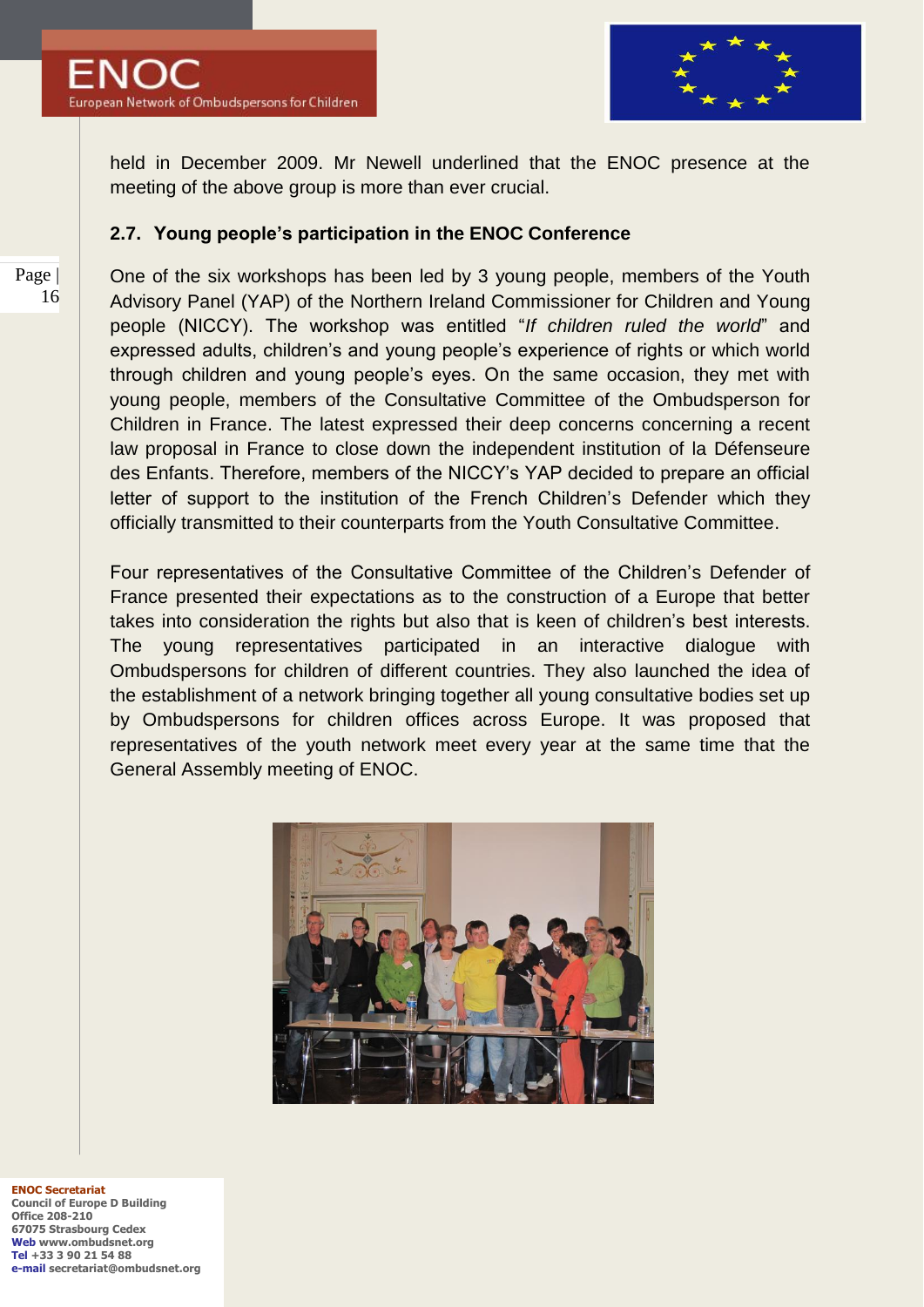

## **3. Workshop sessions : children's best interests from different perspective**

The workshop sessions have been dedicated to presentations of best practices or ongoing projects carried out by Ombudspersons for Children offices on different child rights related topics. The aim of the workshops is not only to let the others know of what is going on in each member institution on a given subject matter but also to serve as a source of influence or inspiration for each other.

## **3.1. Right to be heard and participate in decision making in the community life**

Three different examples of child participation have respectively been presented. The Ombudsman for Children of Norway shared with its colleagues the experience of organizing meetings between children that have faced situations of domestic violence, sexual abuse, or incest and ministries and their services in charge of dealing with this sort of problems.

In Malta, the Children's Commissioner organizes every year an Annual Children"s Rights Course called "Rights 4U". The 2009 Rights 4U course was given the theme of "Giving Young People a voice". The 2009 course was attended by 45 children/young aged 13-15 coming from economically challenged families. During the course, children are given the tools to stand up for their rights and to participate in matters of social concern in such a way that they are empowered as active and independent members of society.

In the Republic of Slovakia, the Office of the Public Defender of Rights launched a project called "Children Ombudsmen". Children were elected by their peers in different type of schools and with a minimum intervention of adults. On a second stage, each "children ombudsman" has been assigned a special responsibility: responsible for family affairs, for education, etc. The first set of complaints coming from children ombudsmen revealed the issue/problem of teacher"s rights against the rights of students.



### **3.2. If children ruled the world: an interactive workshop led by members of the Youth Advisory Panel of the Northern Ireland Commissioner for Children & Young People**

Three members of the Youth Advisory Panel of the Northern Ireland Commissioner for Children & Young People led the interactive programme of the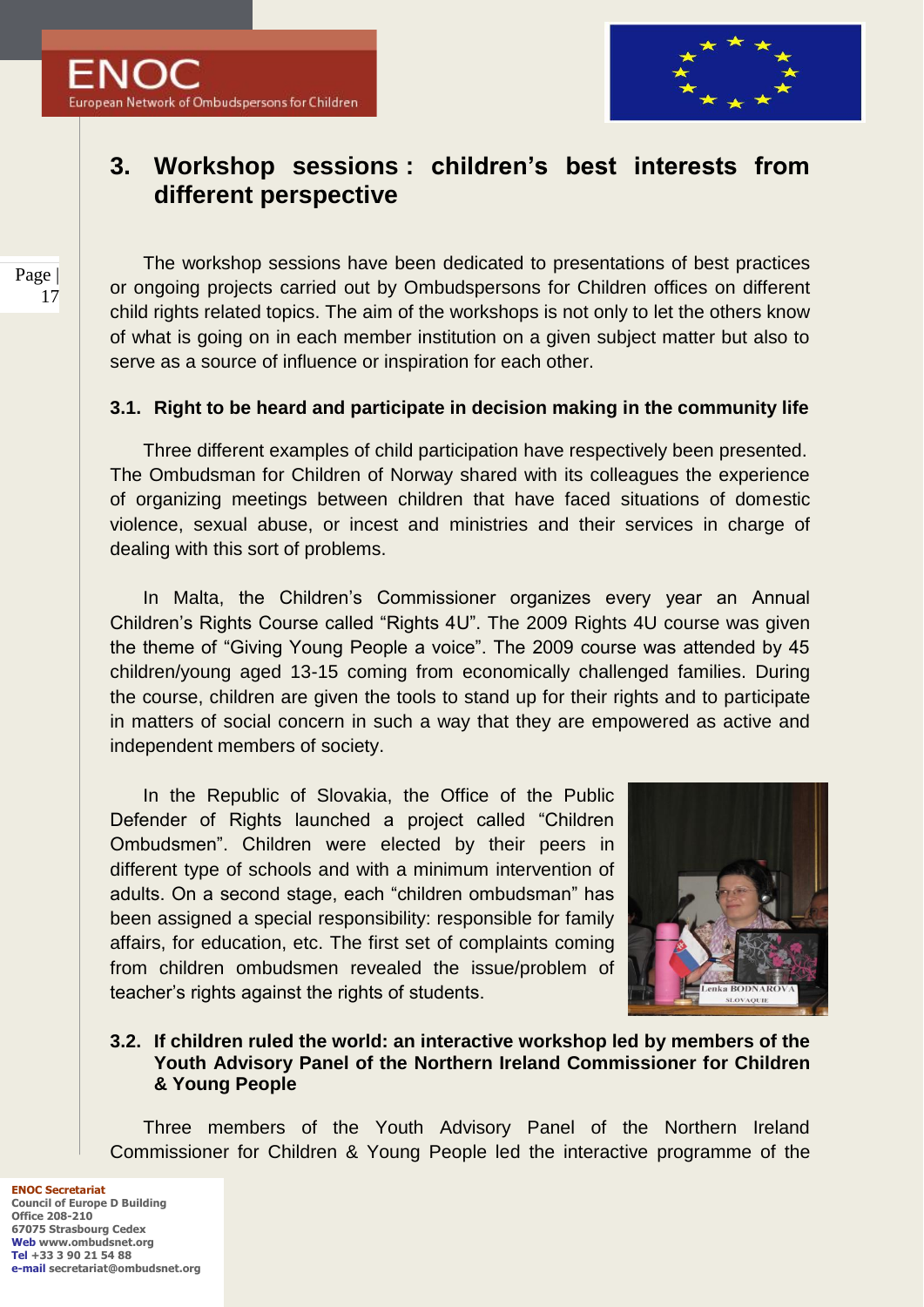

workshop "*If children ruled the world*". The role were reversed and while children had the power to take all decisions concerning adults, adults only had the right to keep silent and to execute what they have been asked to do by children. The exercise aimed to create a Charter of adults' rights.

Adults have been asked to define their rights in different spheres i.e. health, education, family, political rights, participation etc.

When asked at the end of the game, how adults feel vis-à-vis the way they have been treated by children, most of them responded that they felt humiliated, aggressed, attacked, their say violated and not heard at all.

#### **3.3. Juvenile Justice & physical restraint**

The Lithuanian experience witnessed a reform of the juvenile justice system which comprises three level help and care system for children with behavioural problems and those who have offended the law. The  $1<sup>st</sup>$  level of minimal care is a one set up on municipalities" level and provided a social, psychological, pedagogical or other help to children without separation from the family in order to achieve positive changes in the child behaviour. The second level of medium care is set up on counties" level and is provided in special child education institutions-children socialization centres. Only children who are 14 years old or older can be sent to those centres. The third level of maximum care is set up on the State level and consists of a constant supervision of children in imprisonment places and social, psychological, pedagogical and other help provided to achieve positive changes of child behaviour.

Concerning the question of the audition of young offenders by the police and the violation of their rights to defence, the President of the Ombuds-Committee on the rights of the child of Luxembourg reported that the Government of Luxembourg accepted to take the engagement that no minor, offender or victim of a criminal offence will be auditioned by the police or by judicial bodies without being represented by a legal assistant, except in cases of conflict of interests. In all circumstances, the minor has the right to an independent judicial assistance and to be assisted by a court-appointed lawyer. Concerning the audition of children with specific needs, children with disabilities or those victim of mistreatment or sexual abuse, the Ombuds-Committee recommended to the Government of Luxembourg to take the necessary measures to make sure that the police is assisted by specially trained experts to audition children in general and children with specific needs in particular.

In France, a hug reform of the juvenile justice system is under way in order to bring in one single document the existing disparate legislation and consequently to update it following the recent recommendations of the CRC in the field. Thus, the

**ENOC Secretariat Council of Europe D Building Office 208-210 67075 Strasbourg Cedex Web www.ombudsnet.org Tel +33 3 90 21 54 88 e-mail secretariat@ombudsnet.org**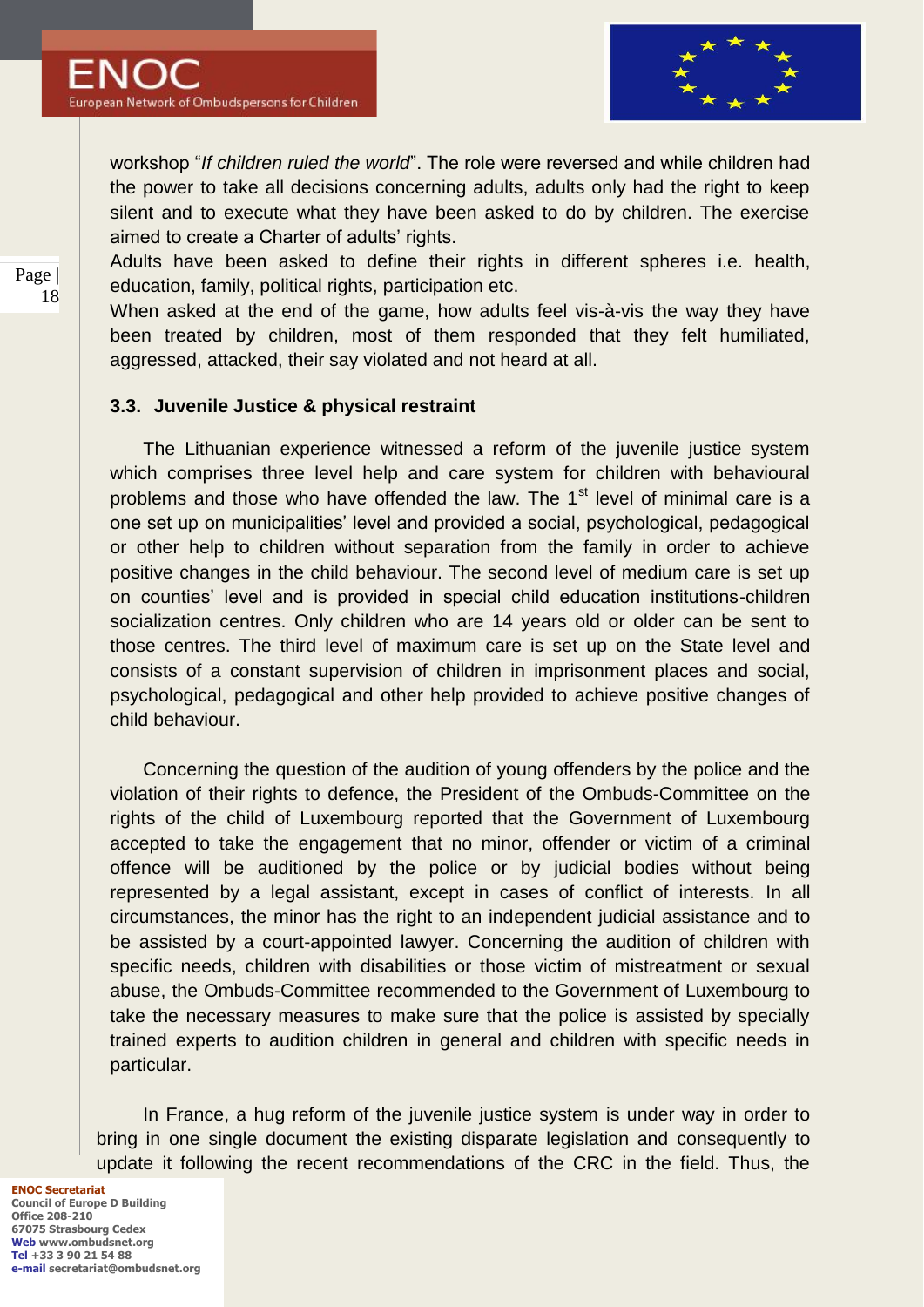

adoption of a "Criminal Code for minors" has been proposed by an expert parliamentary commission while the Ombudsperson for Children delivered specific recommendations on the subject matter. The Ombudsperson for Children insisted, among others, on the maintain of the specialisation of the jurisdiction dealing with child related issues (Judge for children) and on its collegiality, the abandon of the distinction of children authors and children victims of crimes, the maintain of the term used of "children" and not "minor", the maintain of the age of imprisonment to 13 and 16 years old instead of the proposed 12 years old, the changement in the name of the proposed code by a "Juvenile Justice Code", and the continuous looking for alternative measures to the imprisonment by giving a clear priority to educational measures instead of strict and rigorous punitive measures. The Ombudsperson for Children in France appealed to those in charge of reforming the French juvenile justice to make sure that the proposed measures are not regressive but progressive and take better into account the best interest of children confronted for one reason or another to the justice system.

### **3.4. Children with disabilities**

The Office of the Parliamentary Commissioner for Civil Rights of Hungary launched in 2009 a project about the rights of people living with disabilities, called "*With dignity-with difference*". The project aimed to direct public attention to persons who are living with any kind of disabilities. By cooperating with different stakeholders i.e. civil organizations, local authorities, ministries, Parliament committees, the Commissioner initiated a dialogue among the various parties aiming at an active networking. All efforts have been put in place to mainstream the public discussions about the rights of persons with disabilities, to promote the necessary paradigm change and to ensure that their best interests are taken into account at least as much as those of the other children. The outcome of the project consists in the organization of two workshops on the rights of people with disabilities, in the public and private life, and a final conference on people living with disabilities in institutions.

### **3.5. Children living in residential institutions or in foster care families**

In Cyprus, the Commissioner for Children launched a study on the right to participation of children living in institutions. The Commissioner recommended the set up of regular interviews with children living in institutions (the right to refuse such interviews is preserved) in order to make sure that their views on matters concerning them directly or indirectly be heard. In the same context, the necessity to set up regular interviews with the staff of the institutions but also the need to establish groups which might carry out additional investigations following the information received during the interviews, has constantly been recommended by the Commissioner. A Manual designated to professionals has been published and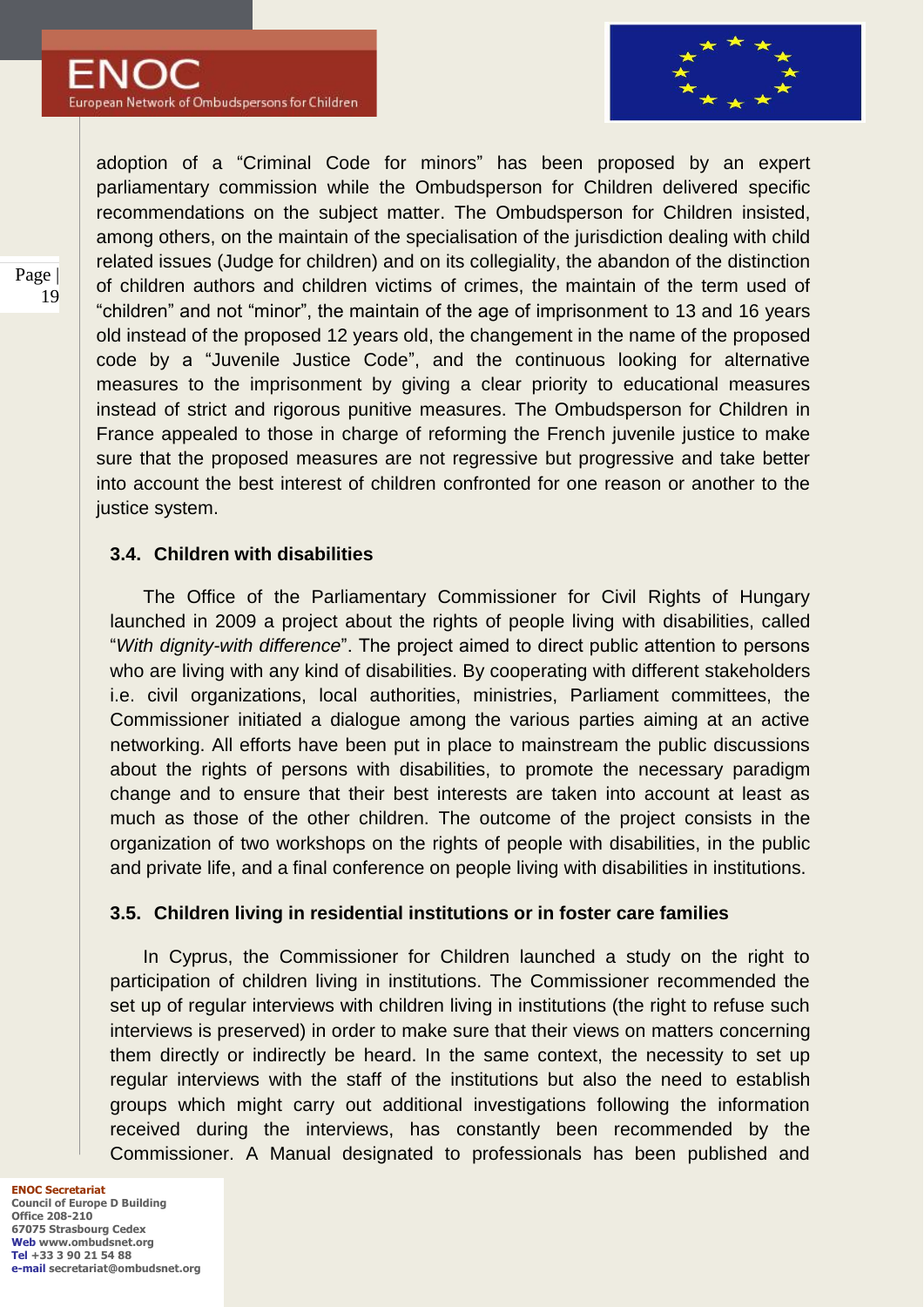

contained a clause encouraging the participation of children living in institutions in the decision making process concerning them.

In Malta, a group of professionals working on local level in the field of child protection called the "Focus Group" has been set up by the Children"s Commissioner of Malta in order to elicit feedback on the current situation as well as to draw out possible directions on how to move forward and encourage investment and attention to this sector. A group of researchers (6 researchers) has been set up in 2007 to take care of a vast project split into three phases: 1) the effect of institutional placement for children under 5; 2) mental health needs of children in care; 3) exploring the long term outcomes of youth leaving care. While the research project is still ongoing, some results have already been made available.

The Ombudsperson for Children of Lithuania hardly insisted that it is in their best

interest that family links of children living in care with relatives but especially with brothers and sisters are maintained or restored following the adoption by the Parliament of a new strategy of re-organization of the child care system and its implementation plan for 2007- 2012 and after having organized a Conference where children in care have directly presented the problems they mainly encountered.

Following Ombudsman"s numerous interventions and recommendations addressed to municipalities, institutions and all other relevant bodies, recent



evaluations showed that important changes in the practises are having been under way. A reduction of the number of complaints received in this field by the Commissioner"s office has also been observed.

The Deputy Ombudsman for Children of Catalonia presented some recent statistics on the situation of children in care, placed in institutions or in foster families. According to the statistics, over the last 6 years there is an increase of the percentage of in care children in institutions (33,8% in 2008). The statistics showed that the institutions are getting more and more overcrowded since more and more children are placed in institutions instead of in foster families. More often children stayed in institutions more than 3 years. Among the numerous conclusions drawn up from the statistics, he stated that there are deficits in regulations of the institutions" material conditions; there is an overcrowding of residential equipment and of institutions; there is a lack of enough foster families and deficits in foster families placements.

**ENOC Secretariat Council of Europe D Building Office 208-210 67075 Strasbourg Cedex Web www.ombudsnet.org Tel +33 3 90 21 54 88 e-mail secretariat@ombudsnet.org**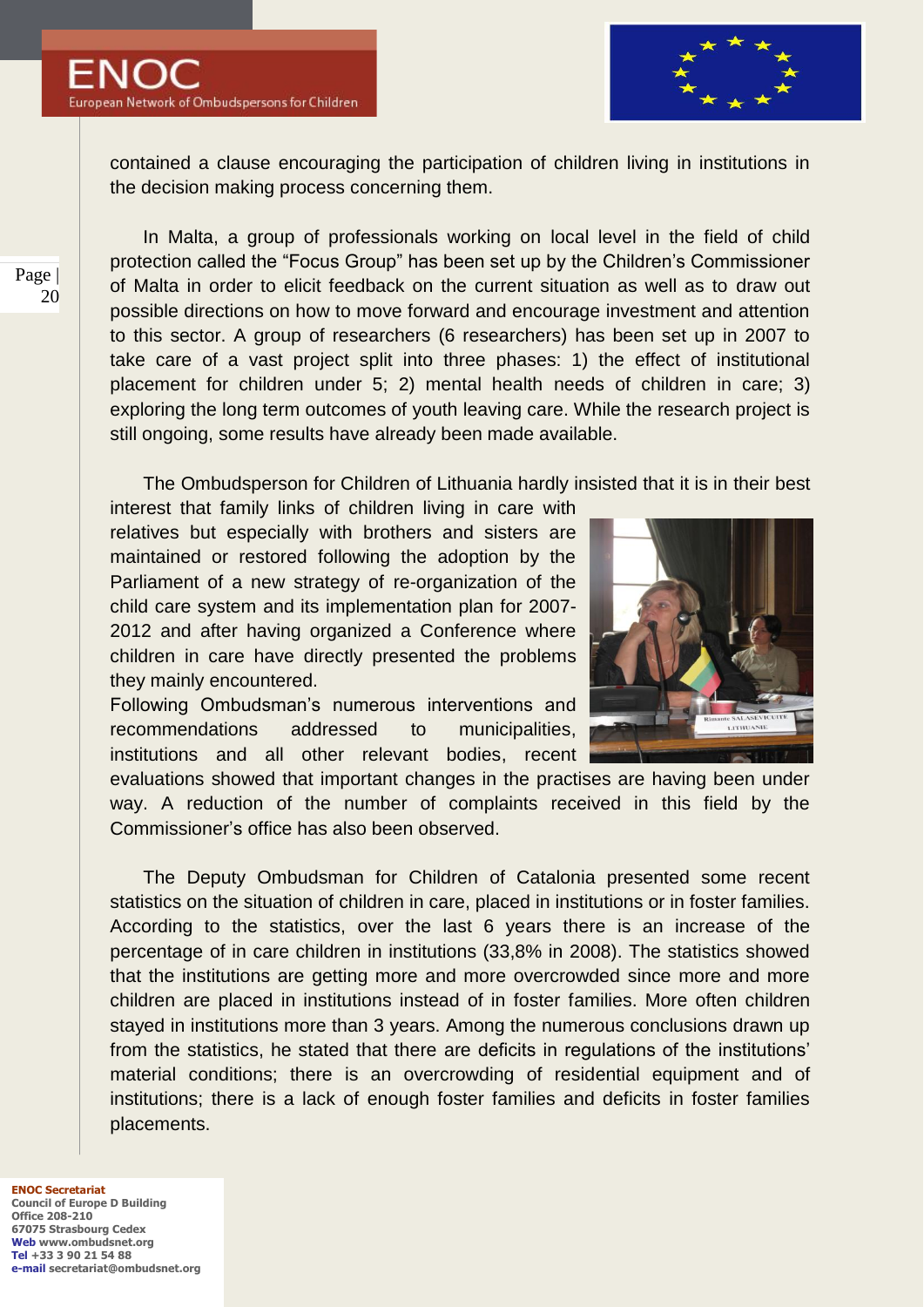



Therefore, the Office of the Deputy Ombudsman for Children for Catalonia addressed a set of recommendations concerning among others the legal regulations, the information management, prevention actions, sufficiency of resources, professional training, networking etc.

The situation of street children as the most vulnerable group of children in Georgia and their placement has been presented by a representative of the Child"s Rights Centre of the Public Defender of Georgia. Following a recommendation addressed by the UN Committee on the Rights of the Child, a Children"s Social Adaptation Centre has been founded by the Georgian Government. The Centre is an open type institution, and there is a 6 months rehabilitation process. Despite the existence of such a Centre, a systematic approach to the situation of placed children is lacking. However, it was noticed that the number of children in state institutions has been reduced by two since 2005 (de-institutionalisation process). The Government developed child care standards while further to recommendations addressed by the Public Defender, children"s homes are being re-organized. Following an amendment to the Criminal Code, the age of criminal responsibility has been reduced to 14 years which has had as a consequence the increase of the number of prosecutions against juveniles. Following the above, the Public Defender addressed a set of recommendation to the Parliament in relation to the Juvenile Justice system while the CRC urged the Georgian state to reinstate the minimum age of criminal responsibility at 14 years. What resulted was the establishment of a Criminal Justice Reform Interagency Coordination Council to revise the 2005 Criminal Justice Reform Strategy, to adopt an Action Plan and to create a juvenile justice system that complies with international standards.

#### **3.6. How to preserve the best interests of children whose parents are in prison?**

The Ombudsman for Children of Norway has set up a consultative group bringing together children that have faced the situation of having a parent in prison. The group has directly proceeded on the ground to an evaluation of the way children are being received and to the support of the relationship with the parent in the central prison of Oslo. Following this evaluation, the group met with the prison authorities and had an exchange on their observations and proposals.

After having visited the majority of the prisons and penitentiary institutions across Croatia, the Ombudsman for Children of Croatia discovered that the number of children whose parents are imprisoned was not mentioned in any official report. The lack of data and of precise statistics as to the number of children whose parent is in prison or children who have the right to stay live with their imprisoned mothers (the Ombudsman has met three of them) showed the total invisibility of these children.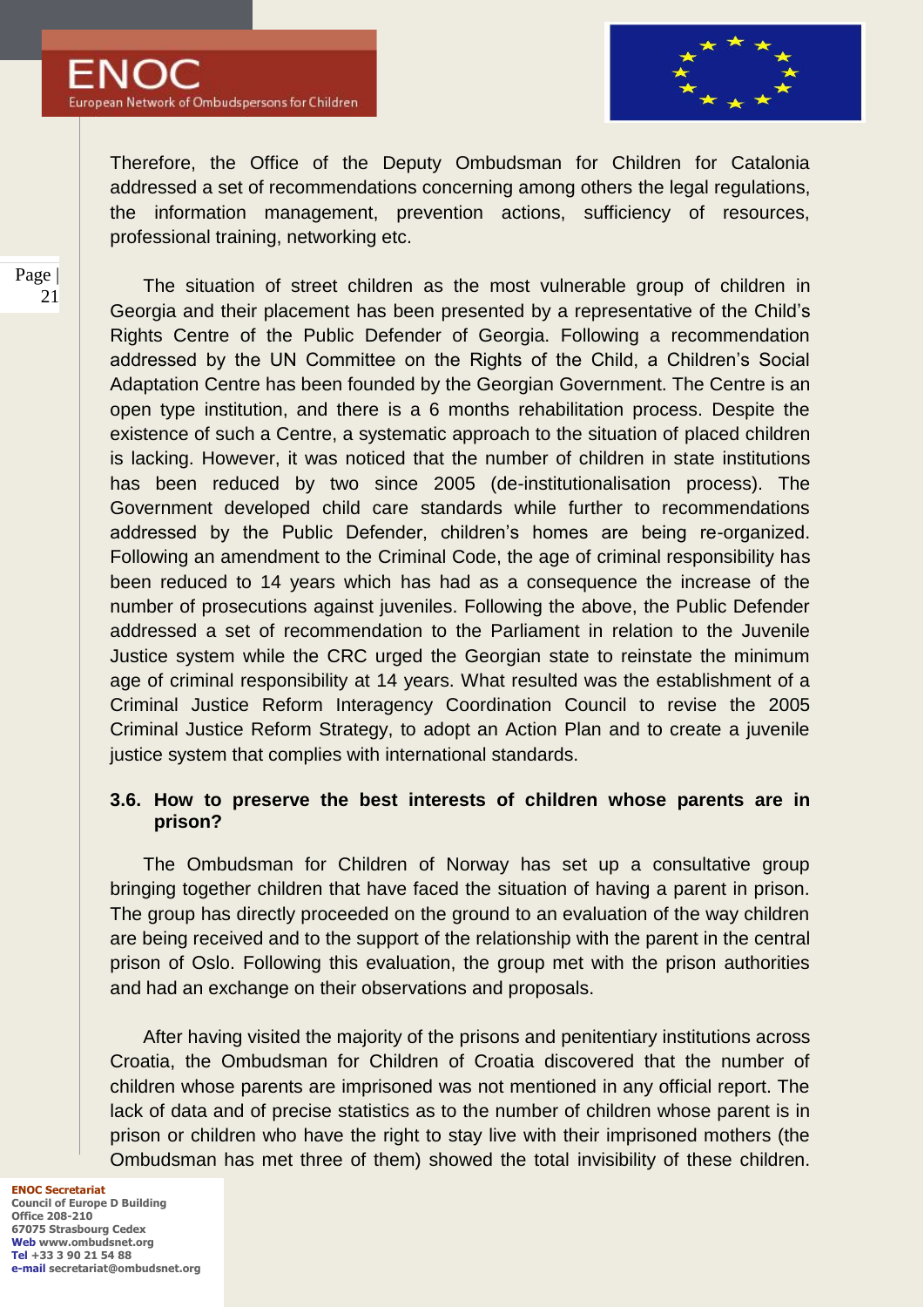

Following the above findings, the Ombudsman for Children engaged talks and a tight collaboration with the Ministry of Justice, with the penitentiary authorities, the Ministry of Health, kinder gardens, schools but also with competent experts in order to improve the situation of the reception of children visiting their imprisoned parents. In the same vein, the situation of children under 3 who live with their mothers in prison was also taken into consideration. Therefore, a set of recommendations drawn up from this experience have been circulated by the Ombudsman for Children office thus pointing up that the right to maintain close contact and to pay visits is an essential right of a child whose parent is in prison.

In Lithuania, the question of possible abuse of parental authority of imprisoned persons aimed to shorten their stay in prison or to benefit from a conditional release in order to take care of their minor children provoked a dilemma. Under the pressure of the media, which collected samples of abuse, a legislative reform is under preparation while the Ombudsman for Children of Lithuania adopted a different approach. When auditioned by the relevant authorities, the Ombudsman stressed that situations of abuse are caused not by defective legal gaps in regulations or in law, but by the practical application of legal rules and institutions involved in decisionmaking - their insufficiently careful approach, lack of cooperation in gathering and analyzing the data that is connected with the sentenced persons and social environment. A special preventive measure "Supervision of sentenced persons" has been set up during which correctional inspection officers, police officers and representatives of child rights protection services control how the sentenced implement injunctions and its parental obligations vis-à-vis to his/her children.



**ENOC Secretariat Council of Europe D Building Office 208-210 67075 Strasbourg Cedex Web www.ombudsnet.org Tel +33 3 90 21 54 88 e-mail secretariat@ombudsnet.org**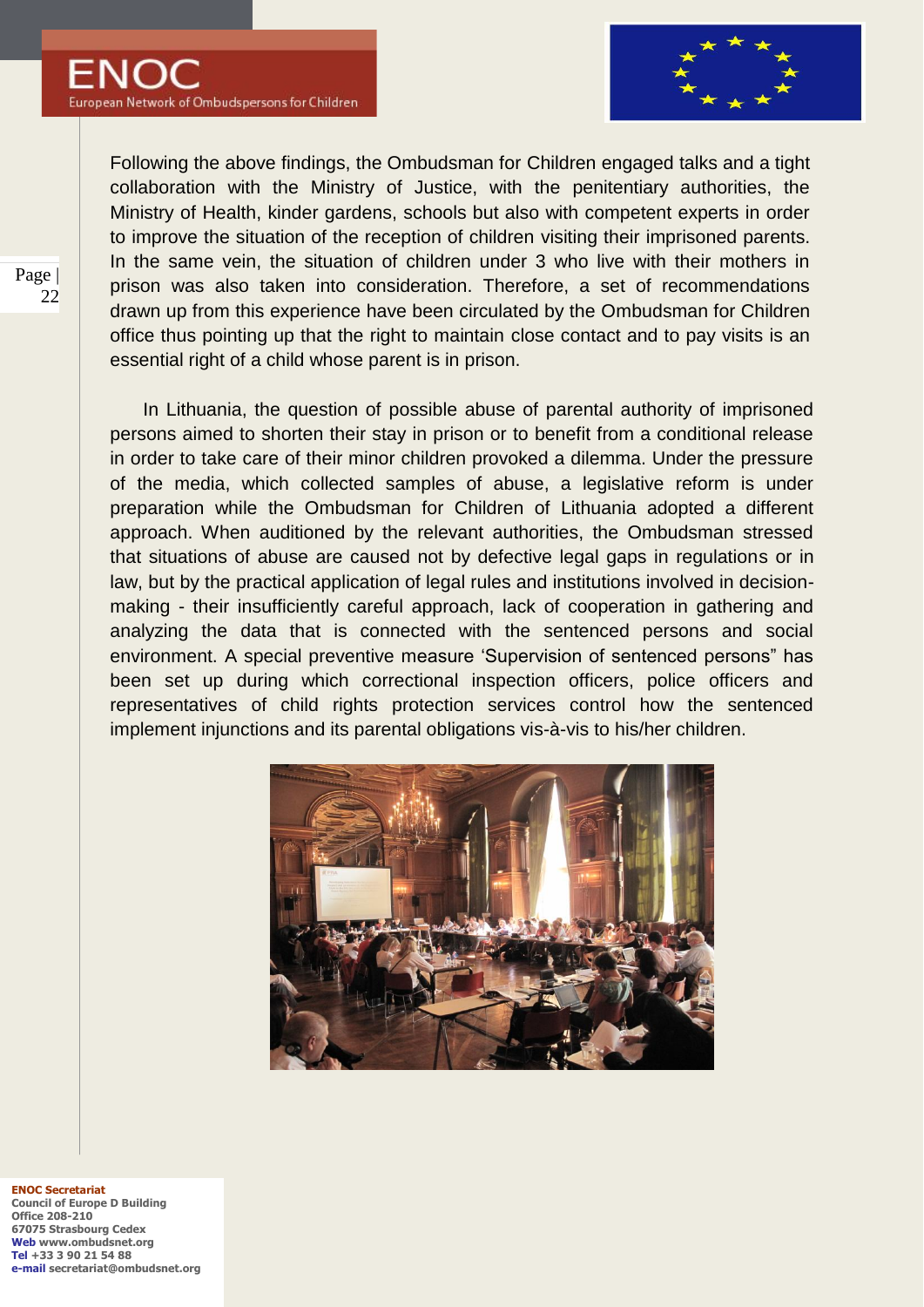



## **4. ENOC Business**

#### **4.1. Foreword from Emily Logan, outgoing Chair**



Ms Emily Logan, the outgoing Chair presented the main ENOC activities during her presidency.

Ms Logan first welcomed the new Commissioners, Mr Tam Baillie from Scotland, Mr Keith Towler from Wales, Mr Fredrik Malmberg from Sweden and Mr Bruno Vanobbergen, the new Flemish Children"s

Commissioner. She also welcomed the four new members that joined the Network: United Kingdom (11 Million), Hungary, Armenia and Moldova.

The key strategic areas highlighted by Ms Logan remained the maintaining and developing of strong relationships with ENOC"s traditional stakeholders: the Council of Europe, the UN Committee on the Rights of the Child, the European Union and UNICEF.

Ms Logan enumerated the principal highlights of cooperation with each of the stakeholders:

At the Council of Europe level: ENOC has been invited by the Directorate General on Human Rights and Legal Affairs to participate as observer at the meetings of the Group of Specialists in charge of elaborating Guidelines on child friendly justice; Ms Leda Koursoumba, Chair of the ENOC Sub-Group on access for children to justice has been elected to represent ENOC at the CoE Group of experts; ENOC has constantly collaborated with the Council of Europe Programme "Building a Europe for and with children" and with the Commissioner for Human Rights Office.

At the UN Committee on the Rights of the Child level: two key connexions over the past year. In a written letter addressed to the UN Council of Human Rights, ENOC expressed support to the set up of a communication procedure to the UN Committee on the Rights of the Child for violations of the Convention on the Rights of the Child. Reminding that Peter Newell has done a lot of work on the issue, via position papers or lobbying, a working group has already been established and Ms Leda Koursoumba, Children"s Commissioner for Cyprus, intends to represent ENOC. ENOC members met with Ms Yanghee Lee, Chair of the UN Committee on the Rights of the Child, during the Dubrovnik Conference, co-organized by the Ombudsman for children of Croatia, ENOC and Save the Children.

At the EU level: ENOC participated at some very active meetings organized by the European Commission. Thus, Emily Logan and Polina participated at the meetings of the Steering Group in charge of preparing the programme of the EU Forums on

**ENOC Secretariat Council of Europe D Building Office 208-210 67075 Strasbourg Cedex Web www.ombudsnet.org Tel +33 3 90 21 54 88 e-mail secretariat@ombudsnet.org**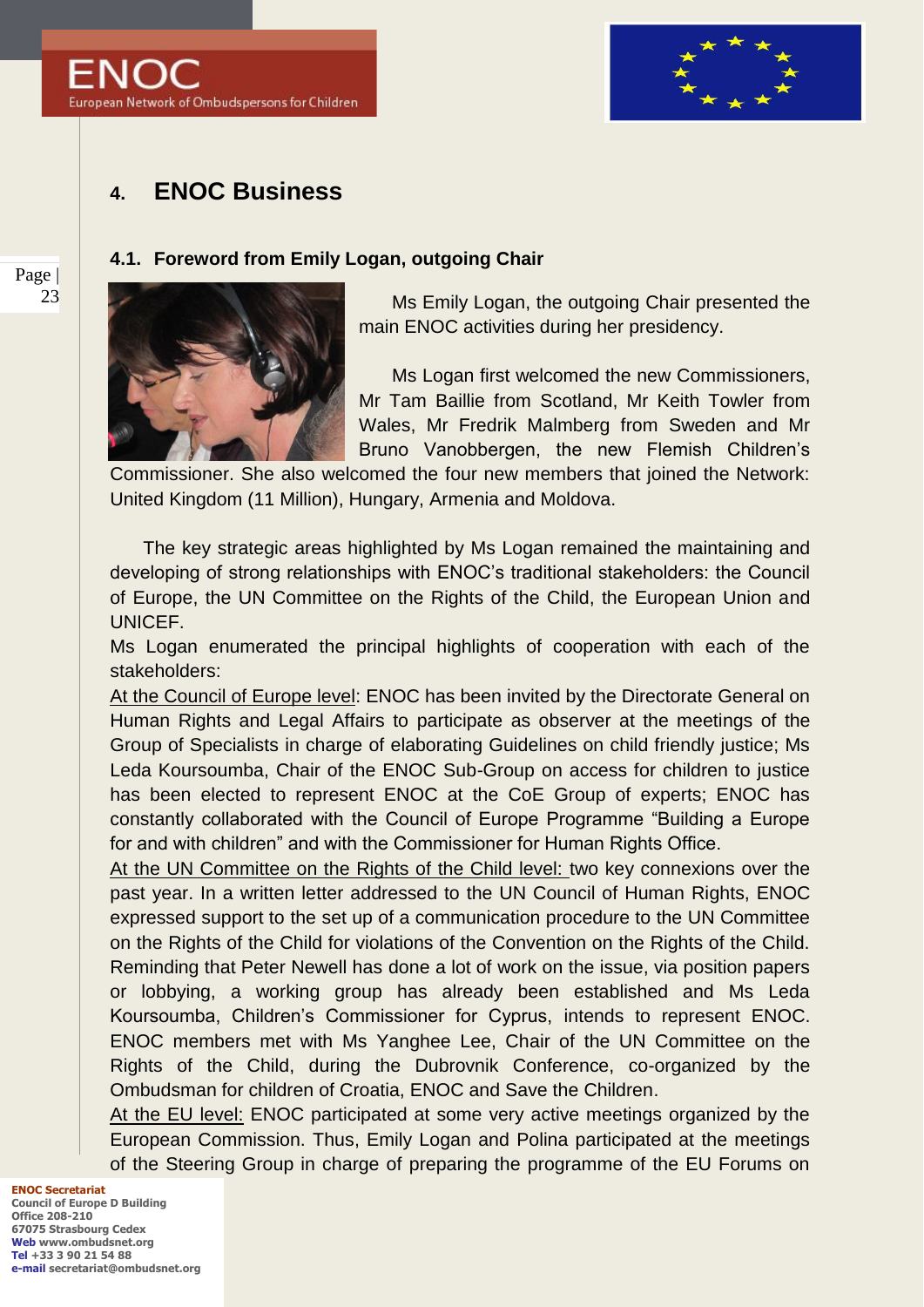

children"s rights. ENOC has been sought by the European Commission on child participation issues but the project was dropped given the current economic context. Many ENOC/EU members participated at the EU Forums on children"s rights and brought to the meetings their field experience.

At the UNICEF level: there is a close relationship between ENOC and the UNICEF Innocenti Research Centre. Two ENOC member institutions (Croatia and Belgium-Flanders) participated at the 3<sup>rd</sup> World Congress against sexual exploitation of children and adolescents organized by UNICEF in Rio de Janeiro, Brazil.

A reference group working on the drafting of a General Comment on Article 12 of the CRC has been formed by UNICEF and is led by the HQ of UNICEF. While Emily Logan and George Moschos are part of the Group, their contributions are essentially electronic via emails.

Concerning ENOC"s current financial situation, Ms Logan reminded that ENOC has applied successfully for funding twice through the European Commission's programme for fundamental rights and citizenship. However, Ms Logan draw the attention of ENOC members to the fact that this kind of funding is regressive in order to avoid dependence and in order to make sure that beneficiaries look for alternative means of funding.

Ms Logan thanked the Norwegian office and CRIN for their supportive work to get the ENOC website properly functioning and reminded that for a first time the ENOC Secretariat launched and issued monthly or bi-monthly ENOC Newsletters. However, while the Newsletter contains basic information on the activities carried out by the principal stakeholders, it depends on each member institution's personal involvement and feedback to get the Newsletter improved and the information contained as complete as possible. Aside from that, the network is exchanging electronically information on regular basis via the ENOC Secretariat.

Another very important piece of work carried out with the help of Mr Peter Newell, external expert to ENOC, was the preparation of two thematic reports, the one on child participation and the other on children and divorces and access for children to justice. The participation report and samples of child participation were presented at the ENOC seminar organized in December 2008 in Brussels while the interim results of the second has been presented at the Dubrovnik Conference.

In conclusion, Ms Logan recalled that "*There are emerging threats for the survival of our institutions. Therefore, we need to build up a body of evidence that separates us as independent child rights institutions with a very unique mandate that should be maintained. Our programme needs to be strengthened and we need to make strategic choices for our future work."*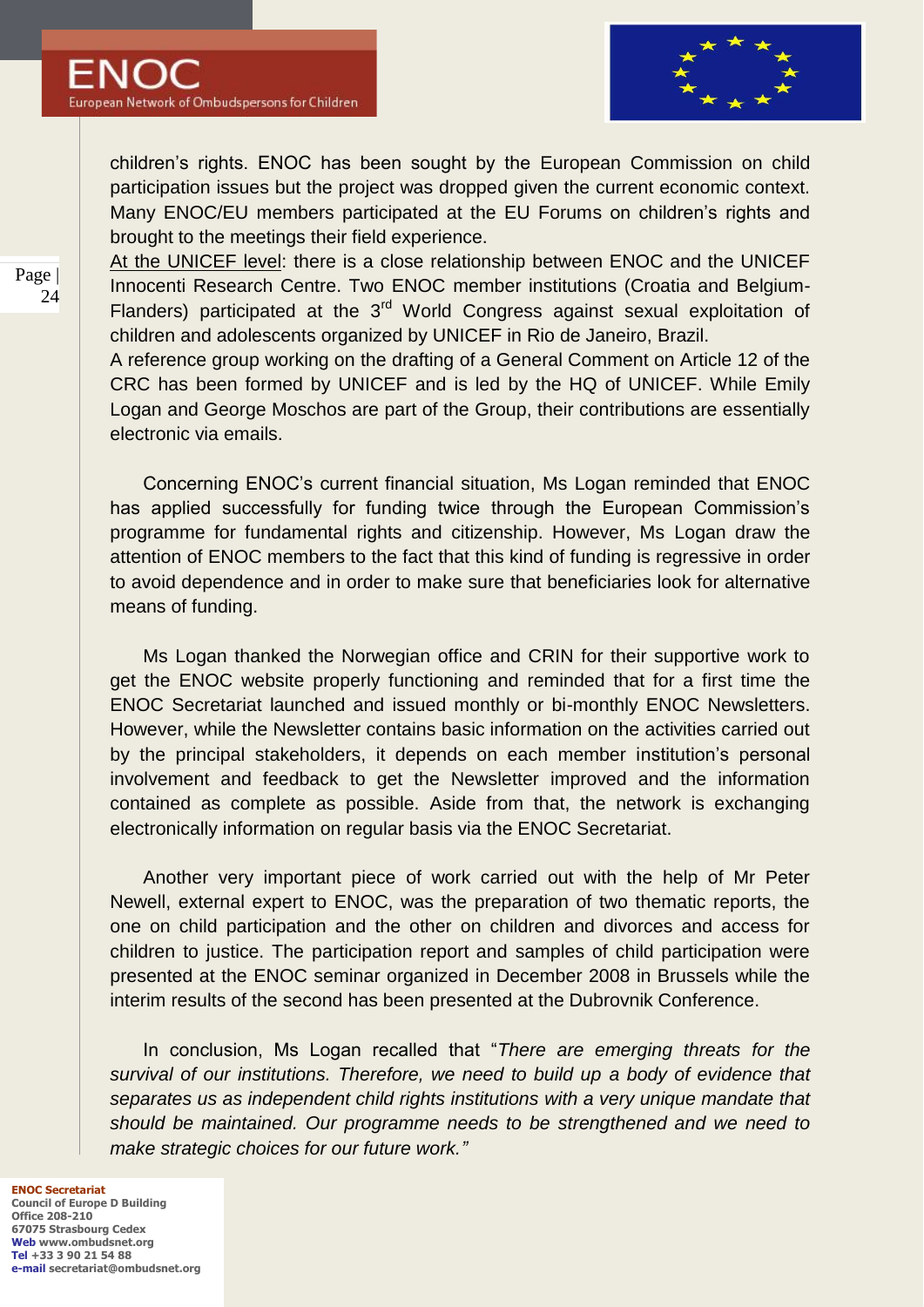

## **4.2. Country updates (***These documents are available for ENOC members upon request. Please, email ENOC secretariat***)**

## **4.3. ENOC's declaration projects**

During the ENOC Bureau meeting that took place on 23th of February 2009 in Paris, it was decided that ENOC will release two statements/position papers over the year: one on the specific topic of "children and armed conflicts" while the second one will be dedicated to the 20<sup>th</sup> anniversary of the United Nations Convention on the Rights of the Child. Ms Dominique Versini, Ombudsperson for Children in France took the leadership of preparing the statement on children and armed conflicts while Peter Newell, expert advisor to ENOC, agreed to propose a first draft of the statement on the  $20<sup>th</sup>$  Anniversary of the CRC.

## **4.3.1. ENOC declaration on the 20th anniversary of the CRC**

Mr Peter Newell, expert advisor to ENOC presented the key points that potentially could be taken on board at the first draft of the declaration. After reminding the legal binding obligations and commitments that resulted for States that have ratified the UN CRC, he suggested different issues from which a few could be picked up and further developed.



- First and most challenging point 20 years after the adoption of the CRC is child poverty and the potential disproportional effect global recession has on children and young people
- Second very important point to be reminded is the growth of intolerance, racism and xenophobia but also the treatment of asylum seeking children
- The third point concerns juvenile crime and the unconstructive punitive measures used by States as well as the increasing use of detention of children
- The fourth point is about the impact of all forms of violence on children and the total ban of corporal punishment
- And last but not least ENOC expresses deep concerns that some governments, far from supporting existing institutions (Ombudspersons for children) to fulfil their role effectively for children, are imposing cuts and reducing independence.

It was agreed that the ENOC statement will be released on  $20<sup>th</sup>$  of November 2009, date of celebration of the  $20<sup>th</sup>$  anniversary of the CRC.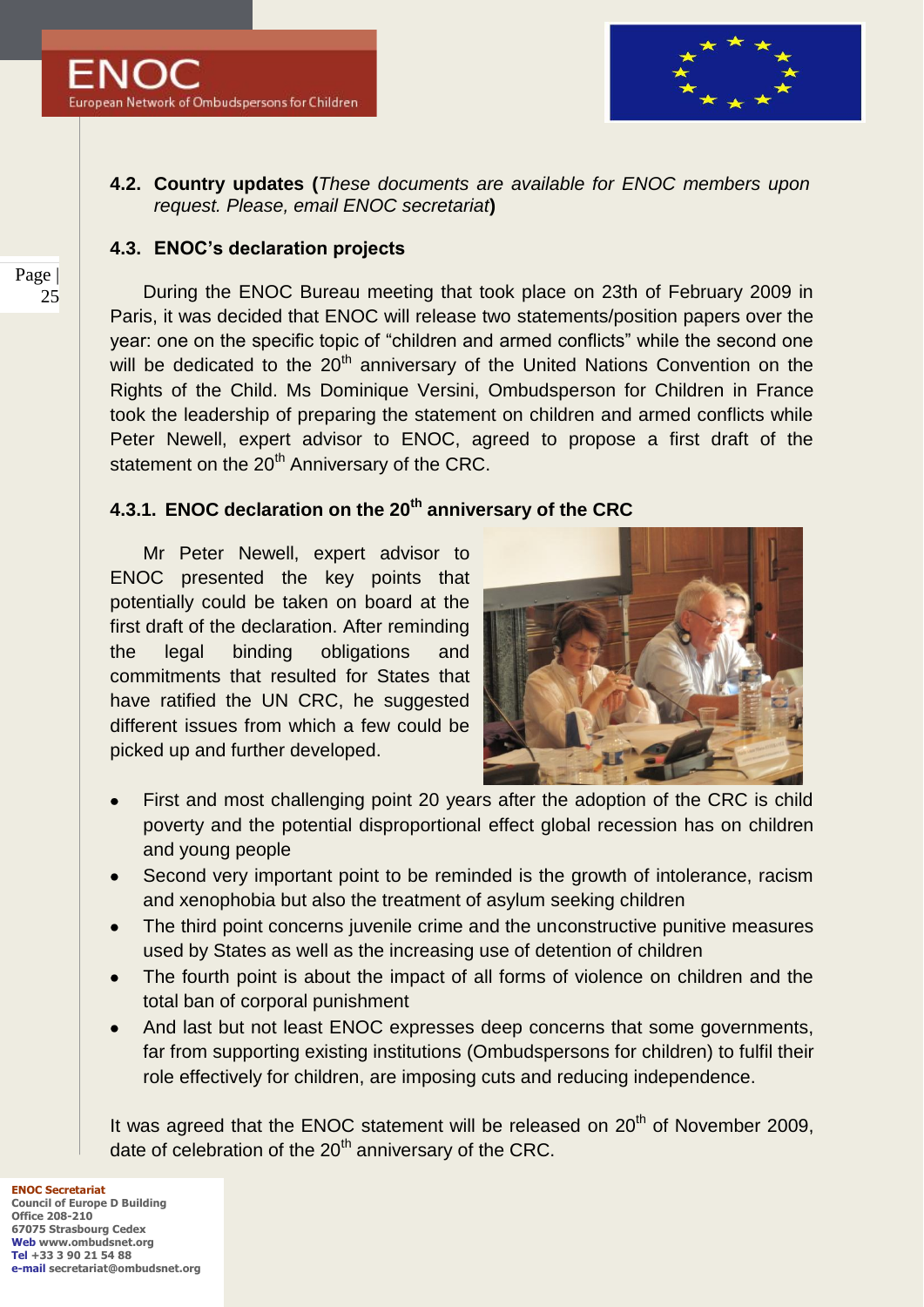

## **4.3.2. ENOC declaration on children and armed conflicts**

Ms Dominique Versini, Ombudsperson for Children in France, presented the ENOC declaration on children and armed conflicts. It was agreed that given the continuous armed conflicts all around the world and the more and more scary situation children are facing while involved in one way or in another in such conflicts ENOC needs to come up with a common position on the situation of children in armed conflicts in general, being they internal or international, without taking position on one or another particular conflict.

While Ms Versini quoted the UN alarming statistics of children victims of armed conflicts and the persistent breaches of all their rights despite the international texts in the field, she called upon ENOC to adopt a strong but very practical common position that can be used by each member of the Network but also by the Bureau, thus suggesting the following crucial points:

- The implementation and reinforcement of the monitoring and the reporting mechanism on breaches of children's rights during armed conflicts;
- The development of cooperation and exchange of information between civilian  $\bullet$ population and international and regional agents in charge of peace keeping and peace building;
- The development of Demilitarisation, demobilization and reintegration programs  $\bullet$ for children in situation of armed conflict;
- Consideration for children and young people in post conflict reconstruction and  $\bullet$ recovery programmes as well as their direct participation in the process of peace consolidation;
- Priority prosecution of individuals charged with crimes on children before the International Criminal Court.

### **4.4. ENOC priorities for the next three years**

Mr Hugues Feltesse<sup>9</sup> summarized the main results of the questionnaire on ENOC priorities for the next three years. Nine member institutions replied to the questionnaire and some of the responses have been sent too late to be taken into consideration in the analysis that will follow.

Concerning the question related to the ENOC strengths, four main strengths have been pointed out by the respondents:

- $\triangleright$  The capacity of exchange: exchange of good practices but essentially ensuring a better understanding of each other's activities;
- $\triangleright$  Networking capacity: the capacity to communicate quickly with other Ombudspersons for children offices;

 $\overline{a}$ 

<sup>&</sup>lt;sup>9</sup> Chief Executive to the Ombudsperson for Children in France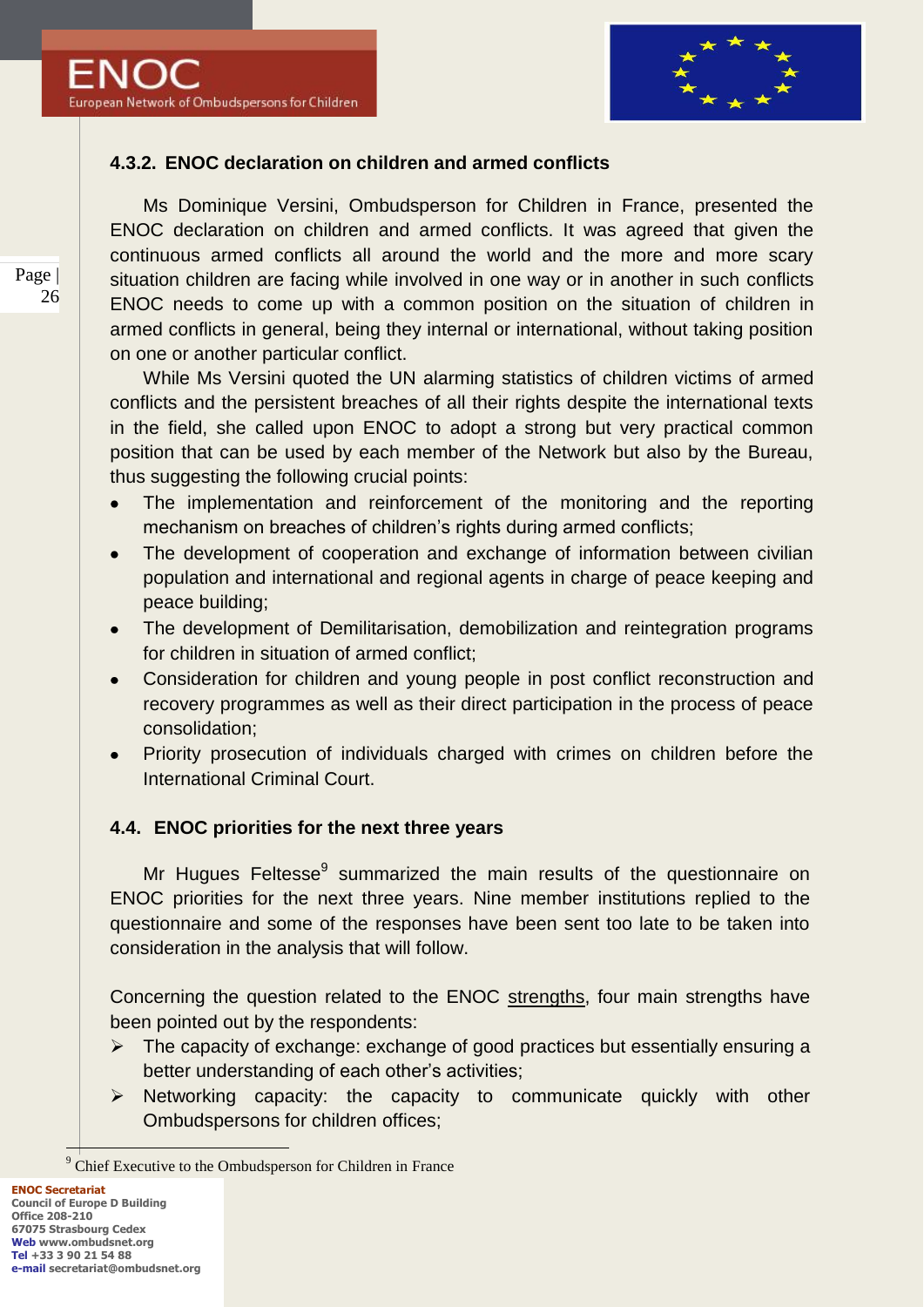

- $\triangleright$  Capacity to adopt common position papers, conclusions etc.;
- $\triangleright$  Capacity to go beyond the mere national level i.e. be recognized on European and even international level.

As to the weaknesses, four main weak points have been underlined:

- $\triangleright$  ENOC's weak resources depending essentially on members' contributions i.e. membership fees;
- $\triangleright$  The modesty of ENOC publications;
- $\triangleright$  ENOC is understaffed while there is a need to develop a reflexion capacity;
- ENOC"s impact and influence on national, European and international level was considered not to be strong enough.

To the question what are the opportunities for ENOC, the principal highlights revealed:

- $\triangleright$  The possibility to be children's advocate on European and international level;
- $\triangleright$  The real capacity (but limited resources) to influence European policies in the children"s rights field;
- $\triangleright$  Capacity to develop strategies;
- $\triangleright$  Possibility to organize the networking beyond the open borders i.e. beyond the EU by developing close relationships with the Council of Europe and the United Nations.

The last part of the questionnaire concerned the main priority areas on which ENOC members would concentrate their energy in the next three years. The following thematic priorities have been pointed out by the members:

- $\bullet$ Meaningful child participation
- Child trafficking and child exploitation  $\bullet$
- Prevention and combating of all forms of violence against children
- Child poverty  $\bullet$
- Children and the risks related to the use of internet and new technologies

The question of ENOC"s communication strategy and its improvement has also been discussed. The respondents to the questionnaire suggested that:

- $\triangleright$  The ENOC Newsletter should be strengthened;
- $\triangleright$  ENOC might develop more targeted communication strategy with the principal stakeholders;
- $\triangleright$  ENOC develops a communication that would use the voice of children;
- $\triangleright$  ENOC increases its visibility & credibility through a real communication strategy.

Following the above presentation of the questionnaire"s principal results, the participants have been split into three working groups with a rapporteur nominated for each, to discuss the following three issues: